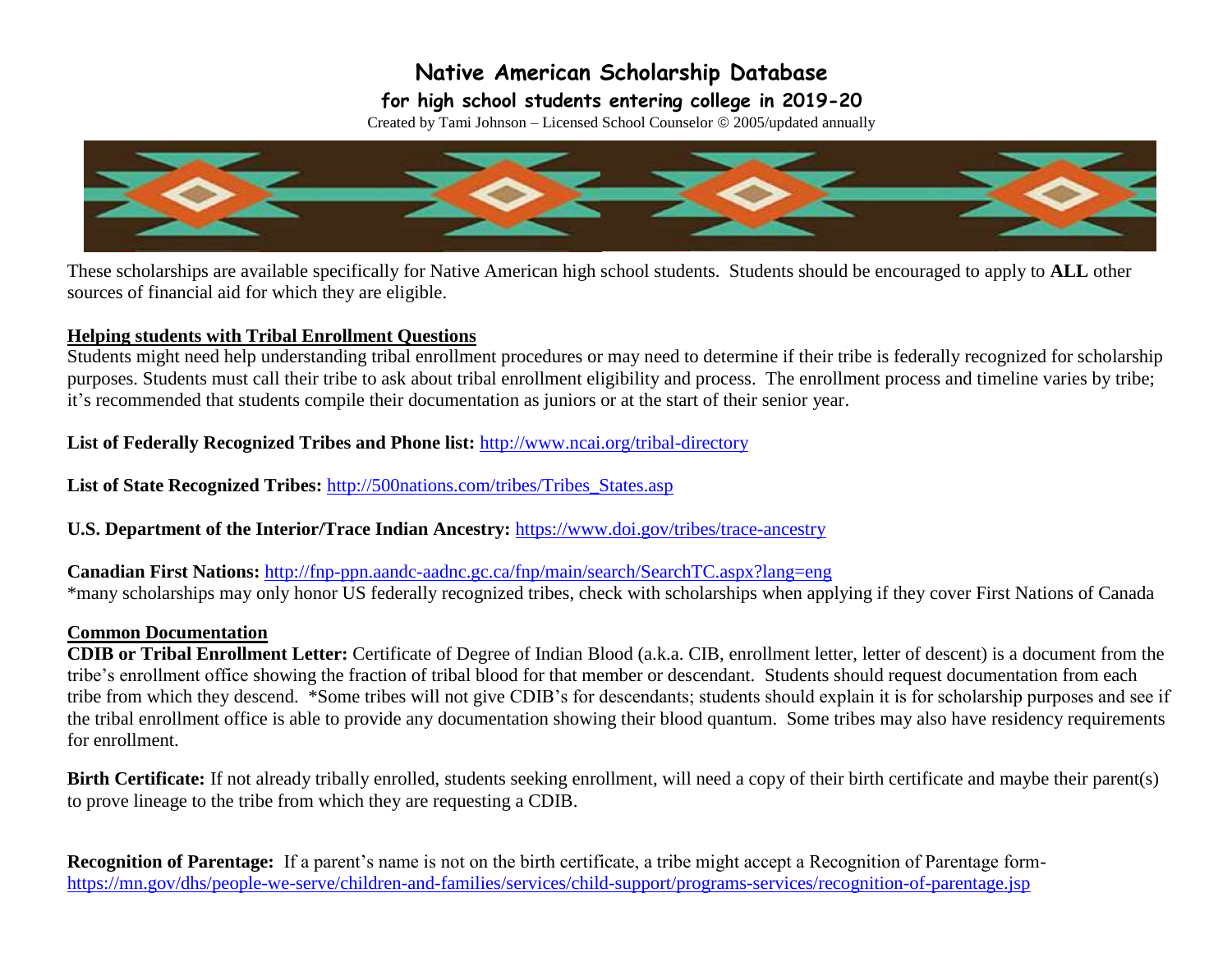### **for high school students entering college in 2019-20**

| <b>Scholarship Name</b>                                                                                                                                                                                                           | Criteria                                                                                                                                                                                                                                                                                                                                                                                                                                                                             | <b>Amount</b>                                                                                                                                                           | <b>For Applications:</b>                                                                                                                                                                                                                                                                    | <b>Deadline</b>               |
|-----------------------------------------------------------------------------------------------------------------------------------------------------------------------------------------------------------------------------------|--------------------------------------------------------------------------------------------------------------------------------------------------------------------------------------------------------------------------------------------------------------------------------------------------------------------------------------------------------------------------------------------------------------------------------------------------------------------------------------|-------------------------------------------------------------------------------------------------------------------------------------------------------------------------|---------------------------------------------------------------------------------------------------------------------------------------------------------------------------------------------------------------------------------------------------------------------------------------------|-------------------------------|
| <b>ACS Scholars Award</b><br><b>American Chemical</b><br>Society                                                                                                                                                                  | African American, Native American<br>or Hispanic/Latino<br>3.0 GPA in science and chemistry<br>$\bullet$<br>courses<br>Enrolling full-time in a 2yr (majoring<br>$\bullet$<br>in chemical technology and planning<br>to transfer to 4yr) or 4yr college<br>majoring in a chemical related field<br>(not pre-med or pharmacy)<br>Two letters of recommendation (one<br>must be from science or math<br>teacher) and SAR from FAFSA                                                    | \$2,500 for<br>Freshman<br>college year<br>-Can reapply<br>annually<br>(\$3,000 for<br>Sophomore<br>college yr<br>\$5,000 for<br>Juniors and<br>Seniors college<br>yrs) | See your counselor or<br><b>ACS Scholars Program</b><br>1155 16 <sup>th</sup> Street NW<br>Washington, D.C. 20036<br>(800) 227-5558 ext. 6250<br>email: scholars@acs.org<br>http://www.acs.org/content/<br>acs/en/funding-and-<br>awards/scholarships/acsschol<br>ars/apply.html#HighSchool | March 1                       |
| American Indian College<br>Fund<br>-Full Circle Scholarships<br>for undergraduate<br>(*tribal colleges and<br>universities, and all non-<br>profit and accredited<br>schools)<br>*see website for list of<br>U.S. tribal colleges | Enrolled tribal member or<br>$\bullet$<br>descendant (at least one<br>grandparent tribally enrolled)<br>Canadians eligible under the Jay<br>Treaty (born in Canada and 50%<br>Indigenous) also qualify<br>Enrolling full-time in a public or non-<br>profit college/university<br>Minimum 2.0 GPA/scholarships are<br>$\bullet$<br>competitive<br>A complete list of scholarships and<br>$\bullet$<br>their requirements are available on<br>the AICF website<br>Must apply annually | Multiple<br>scholarships<br>with varying<br>award amounts-<br>list available on<br>the AICF<br>website                                                                  | Tribal Scholarship Program<br>8333 Greenwood Blvd.<br>Denver, CO 80221<br>(800) 776-3863<br>http://www.collegefund.org/s<br>tudents_and_alumni/content/<br>scholarships                                                                                                                     | <b>May 31</b><br>Apply online |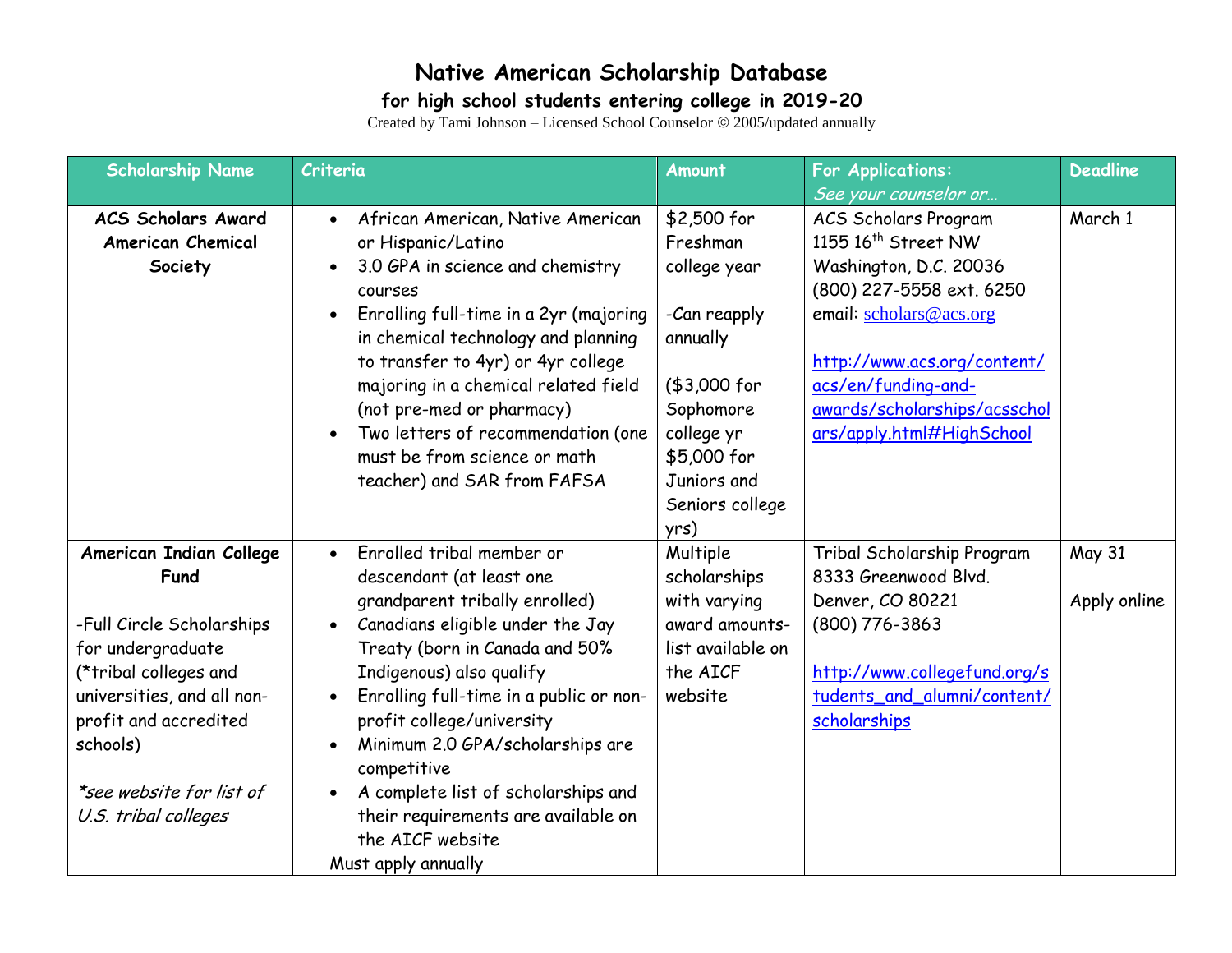#### **for high school students entering college in 2019-20**

| <b>Scholarship Name</b>                                                                                            | $\alpha$ and $\alpha$ and $\alpha$ and $\alpha$ are $\alpha$ and $\alpha$ and $\alpha$ and $\alpha$ and $\alpha$ and $\alpha$ and $\alpha$ and $\alpha$ and $\alpha$ and $\alpha$ and $\alpha$ and $\alpha$ and $\alpha$ and $\alpha$ and $\alpha$ and $\alpha$ and $\alpha$ and $\alpha$ and $\alpha$ and $\alpha$ and $\alpha$<br>Criteria                                                                                                                                                                    | Amount                       | For Applications:                                                                                                                                                                                     | <b>Deadline</b>       |
|--------------------------------------------------------------------------------------------------------------------|-----------------------------------------------------------------------------------------------------------------------------------------------------------------------------------------------------------------------------------------------------------------------------------------------------------------------------------------------------------------------------------------------------------------------------------------------------------------------------------------------------------------|------------------------------|-------------------------------------------------------------------------------------------------------------------------------------------------------------------------------------------------------|-----------------------|
|                                                                                                                    |                                                                                                                                                                                                                                                                                                                                                                                                                                                                                                                 |                              | See your counselor or                                                                                                                                                                                 |                       |
| <b>American Indian</b><br><b>Graduate Center</b><br>-All Native American<br>High School Academic<br>Team (ANAHSAT) | Honors 10 high school students<br>Enrolled member of a federally or<br>state recognized tribe, Alaska<br>Native group, or proof of $\frac{1}{4}$ or more<br>ancestry<br>Outstanding academic- min 3.25<br>GPA, artistic or leadership endeavor                                                                                                                                                                                                                                                                  | \$250 one time<br>honorarium | American Indian Graduate<br>Center<br>3701 San Mateo NE<br>#200<br>Albuquerque, NM 87110<br>(505) 881-4584<br>(800)-628-1920                                                                          | May 1<br>Apply online |
|                                                                                                                    |                                                                                                                                                                                                                                                                                                                                                                                                                                                                                                                 |                              | https://www.aigcs.org/schola<br>rships-fellowships/high-<br>school-students                                                                                                                           |                       |
| American Indian<br>Graduate Center/<br>Undergraduate<br>Scholarships:<br>-Accenture Scholars                       | Enrolled member of a federally or<br>state recognized tribe, Alaska<br>Native group, or proof of $\frac{1}{4}$ or more<br>ancestry<br>Enrolling full-time and be seeking a<br>degree and career in fields of study<br>including: various engineering,<br>computer science, operations<br>management, management, finance,<br>marketing and other business fields<br>GPA of 3.25 on a 4.0 scale (at end<br>of Sem. 1 of HS senior year)<br>Leadership, character, commitment<br>to Am. Ind. community and extra- | Varies based on<br>need      | American Indian Graduate<br>Center<br>3701 San Mateo NE<br>#200<br>Albuquerque, NM 87110<br>(505) 881-4584<br>(800)-628-1920<br>http://www.aigcs.org/scholar<br>ships/undergraduate-<br>scholarships/ | May 1<br>Apply online |
| <b>American Indian</b>                                                                                             | curriculars<br>Enrolled member of a federally or                                                                                                                                                                                                                                                                                                                                                                                                                                                                | \$5000/yr                    | American Indian Graduate                                                                                                                                                                              | May 1                 |
| Graduate Center/                                                                                                   | state recognized tribe, Alaska                                                                                                                                                                                                                                                                                                                                                                                                                                                                                  |                              | Center<br>3701 San Mateo NE                                                                                                                                                                           | Apply online          |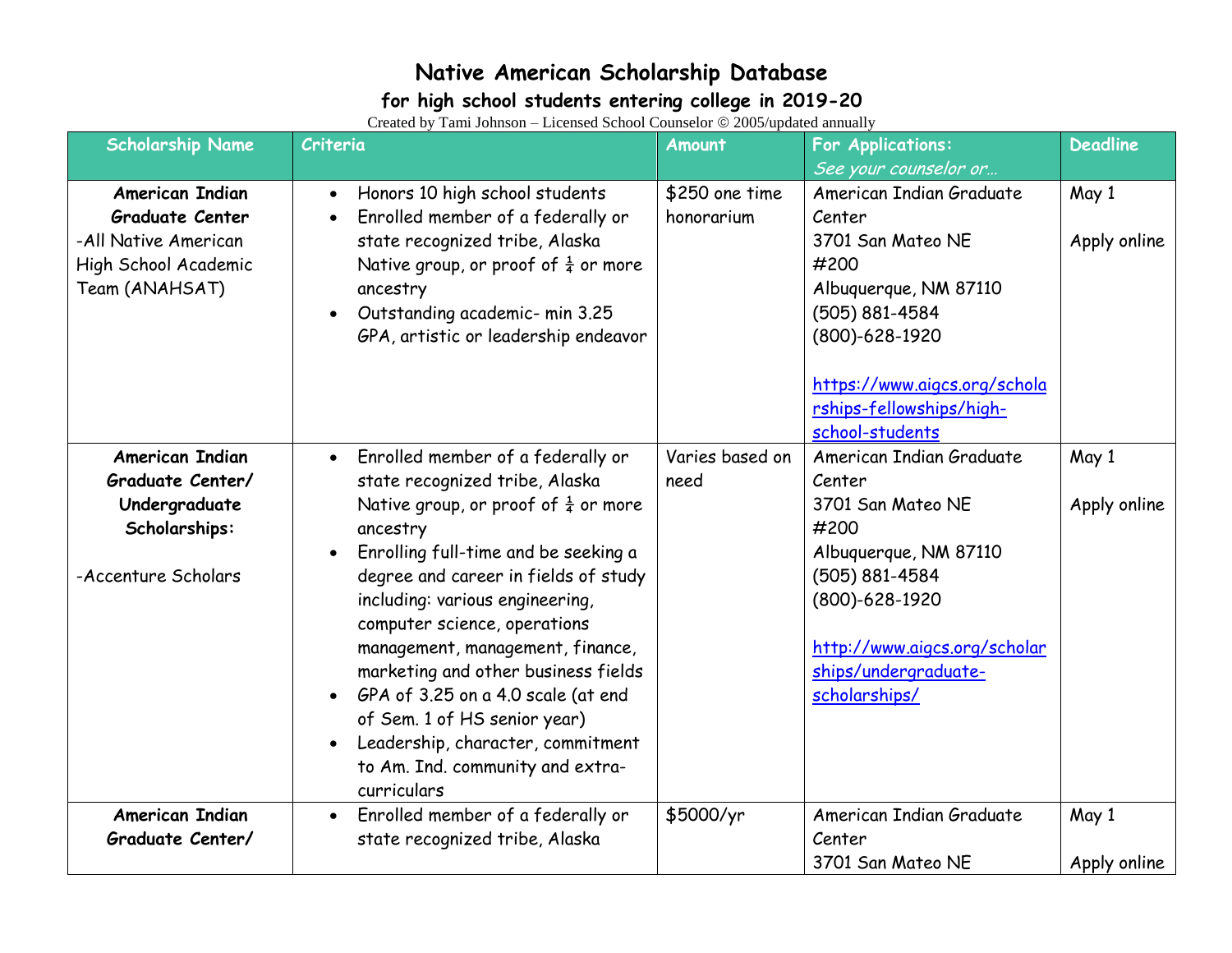### **for high school students entering college in 2019-20**

| <b>Scholarship Name</b>                                           | $C_{\rm 10000}$ $C_{\rm 2000}$ and $C_{\rm 1000}$ $C_{\rm 1000}$ $C_{\rm 0000}$ $C_{\rm 0000}$ appeared annually<br>Criteria | <b>Amount</b>                                   | <b>For Applications:</b>                                              | <b>Deadline</b>        |
|-------------------------------------------------------------------|------------------------------------------------------------------------------------------------------------------------------|-------------------------------------------------|-----------------------------------------------------------------------|------------------------|
|                                                                   |                                                                                                                              |                                                 | See your counselor or                                                 |                        |
| Undergraduate<br>Scholarships:                                    | Native group, or proof of $\frac{1}{4}$ or more<br>ancestry<br>2.7 GPA<br>$\bullet$                                          |                                                 | #200<br>Albuquerque, NM 87110<br>(505) 881-4584                       |                        |
| -Wells Fargo                                                      | Enrolling full-time degree seeking in<br>any accredited U.S. institution                                                     |                                                 | (800)-628-1920                                                        |                        |
|                                                                   |                                                                                                                              |                                                 | http://www.aigcs.org/scholar<br>ships/undergraduate-<br>scholarships/ |                        |
| <b>American Indian</b><br>Graduate Center/                        | • Enrolled member of a federally or<br>state recognized tribe, Alaska                                                        | Varies based on<br>merit                        | American Indian Graduate<br>Center                                    | May 1                  |
| Undergraduate<br>Scholarships:                                    | Native group, or proof of $\frac{1}{4}$ or more<br>ancestry t<br>Enrolled full-time and pursuing a<br>$\bullet$              | -possible to re-<br>appy annually               | 3701 San Mateo NE<br>#200<br>Albuquerque, NM 87110                    | Apply online           |
| -Wilson-Hooper<br>Veterinary Medicine<br>Assistance Program       | degree in Veterinary Medicine<br>(DVM) or Veterinary Technology<br>(Associates of Applied Science-                           |                                                 | (505) 881-4584<br>(800)-628-1920                                      |                        |
|                                                                   | AAS Degree)<br>Maintain a B average                                                                                          |                                                 | http://www.aigcs.org/scholar<br>ships/undergraduate-<br>scholarships/ |                        |
| <b>American Indian Nurse</b><br>Scholarship Program               | $\frac{1}{4}$ or more American Indian and<br>$\bullet$<br>enrolled in tribe or can provide<br>documentation of direct        | $$1,500$ /sem.<br>Student can re-<br>apply each | <b>Dumbarton House</b><br>Attn: Indian Nurse<br>Scholarship           | June 1 for<br>Fall     |
| -from the National<br>Society of the Colonial<br>Dames of America | descendancy from a tribe<br>Accepted into a 2yr or 4yr program<br>in nursing, health care or health                          | semester as<br>long as s/he<br>remains in good  | 2715 Q Street N.W.<br>Washington, D.C. 20007-3071                     | (Dec. 1 for<br>Spring) |
|                                                                   | education<br>Recommended by counselor, teacher<br>or other school official                                                   | academic<br>standing                            | http://nscda.org/student-<br>resources/scholarship-<br>opportunities/ |                        |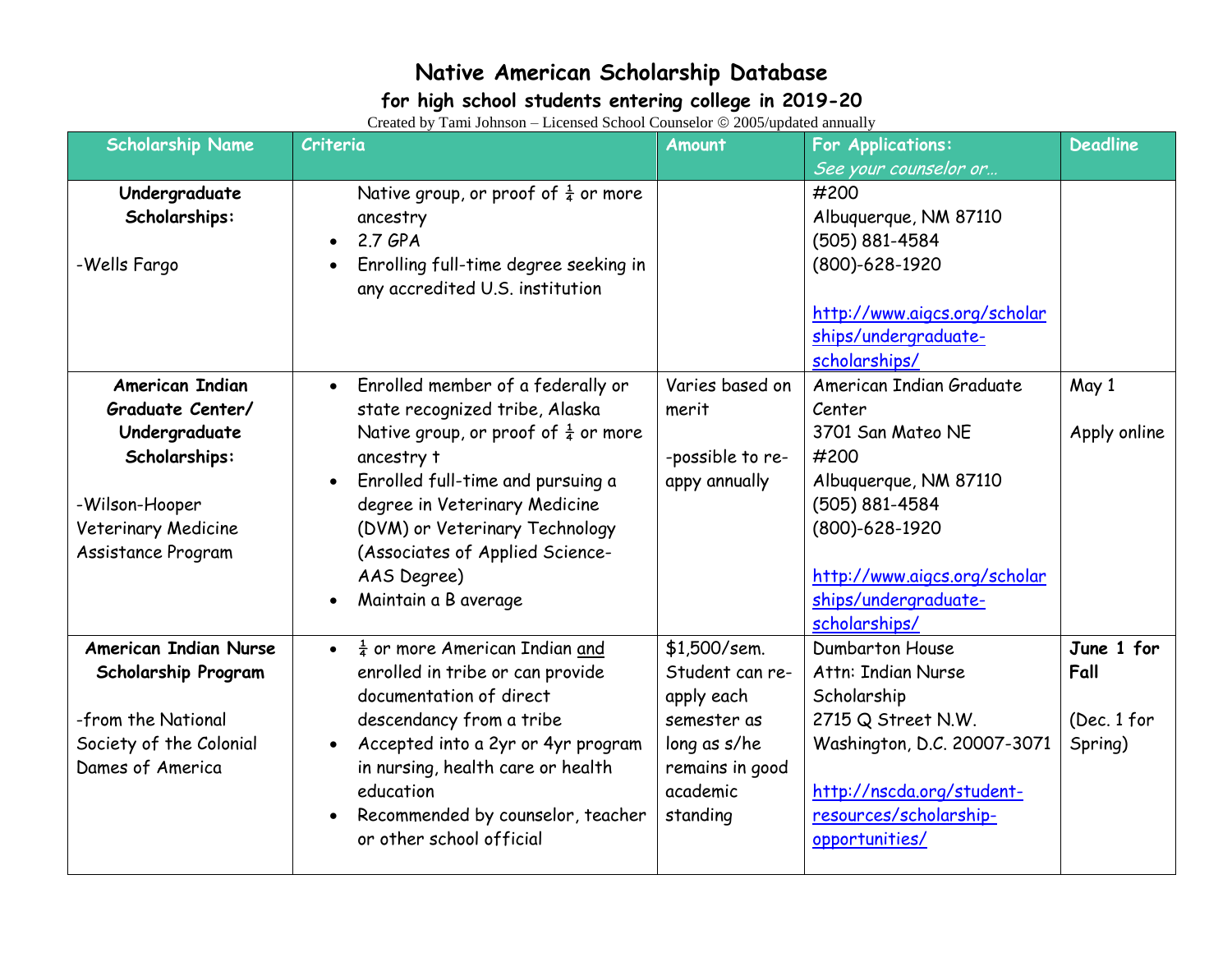### **for high school students entering college in 2019-20**

| <b>Scholarship Name</b>                                                                                                                                             | $C_{\rm 10000}$ $C_{\rm 2000}$ and $C_{\rm 1000}$ $C_{\rm 1000}$ $C_{\rm 0000}$ $C_{\rm 0000}$ appeared annually<br>Criteria                                                                                                                                                                                                                                                                                                                                                                                                                                                                                       | Amount                                                                        | For Applications:                                                                                                                                                                          | <b>Deadline</b> |
|---------------------------------------------------------------------------------------------------------------------------------------------------------------------|--------------------------------------------------------------------------------------------------------------------------------------------------------------------------------------------------------------------------------------------------------------------------------------------------------------------------------------------------------------------------------------------------------------------------------------------------------------------------------------------------------------------------------------------------------------------------------------------------------------------|-------------------------------------------------------------------------------|--------------------------------------------------------------------------------------------------------------------------------------------------------------------------------------------|-----------------|
| <b>AISES</b><br><b>American Indian Science</b><br>and Engineering Society<br>-Burlington Northern<br>Santa Fe Foundation<br>Scholarship                             | Financial need, but <b>NOT</b> receiving<br>$\bullet$<br>the Indian Health Service (HIS)<br>Scholarship<br>Plan to work with Native American<br>community upon degree completion<br>Enrolled member of a federally<br>$\bullet$<br>recognized tribe, Alaskan Native,<br>Native Hawaiian, Canadian<br>Indigenous or descendant<br>Member of AISES-application<br>online:<br>http://www.aises.org/membership<br>Resident of AZ, CA, CO, KS, MN,<br>MO, NM, ND, OK, OR, SD, TX or<br><b>WA</b><br>3.0 GPA minimum<br>Pursuing a (Bachelors degree) major<br>in business, finance, engineering,<br>math, or technology | \$2,500 for up<br>to 4 years                                                  | See your counselor or<br><b>AISES</b><br>4263 Montgomery Blvd NE<br>Suite 200<br>Albuquerque, NM 87109<br>(505) 765-1052<br>email: info@aises.org<br>http://www.aises.org/scholar<br>ships | March 31        |
| <b>AISES</b><br><b>American Indian Science</b><br>and Engineering Society<br>-Naval Sea Systems<br>Command (NAVSEA) and<br>Strategic Systems<br>Program Scholarship | Enrolled member of a federally<br>recognized tribe, Alaskan Native,<br>Native Hawaiian, Canadian<br>Indigenous or descendant<br>HS senior who will attend full-time<br>at an American Indian and Alaskan<br>Native Serving Institution:<br>https://www2.ed.gov/about/offices<br>/list/ocr/edlite-minorityinst-list-<br>pg11-tab.html                                                                                                                                                                                                                                                                               | \$10,000 for 1<br>year; students<br>may re-apply<br>for additional<br>funding | <b>AISES</b><br>4263 Montgomery Blvd NE<br>Suite 200<br>Albuquerque, NM 87109<br>(505) 765-1052<br>email: info@aises.org<br>http://www.aises.org/scholar<br>ships                          | March 31        |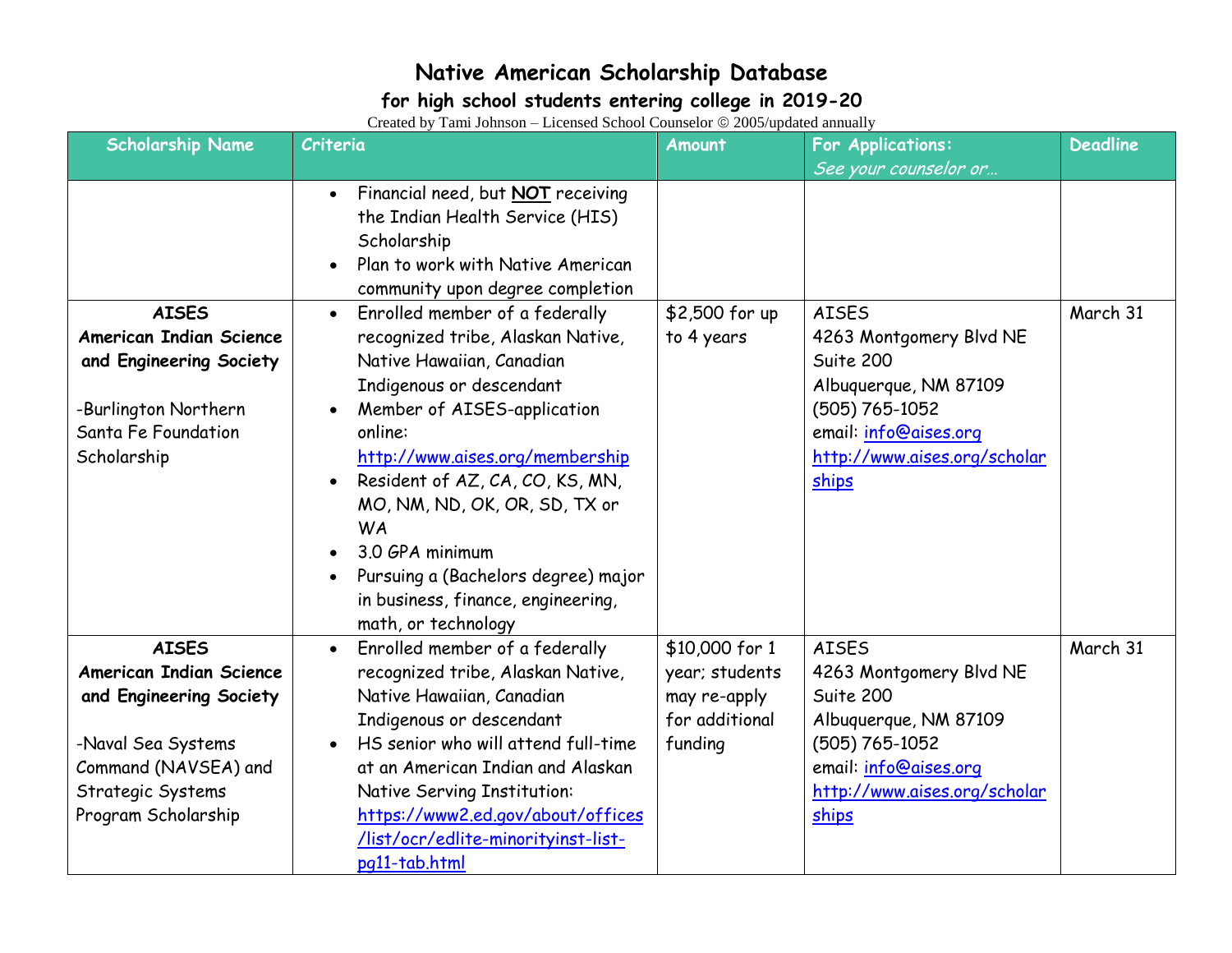#### **for high school students entering college in 2019-20**

| <b>Scholarship Name</b>                                                  | $\alpha$ and $\alpha$ and $\alpha$ and $\alpha$ and $\alpha$ and $\alpha$ and $\alpha$ and $\alpha$ and $\alpha$ and $\alpha$ and $\alpha$<br>Criteria                                                                                                                                                                                                                                                                                                                                                                                                                                | <b>Amount</b>                                                                                              | <b>For Applications:</b>                                                                                                                                                                                                   | <b>Deadline</b>    |
|--------------------------------------------------------------------------|---------------------------------------------------------------------------------------------------------------------------------------------------------------------------------------------------------------------------------------------------------------------------------------------------------------------------------------------------------------------------------------------------------------------------------------------------------------------------------------------------------------------------------------------------------------------------------------|------------------------------------------------------------------------------------------------------------|----------------------------------------------------------------------------------------------------------------------------------------------------------------------------------------------------------------------------|--------------------|
|                                                                          |                                                                                                                                                                                                                                                                                                                                                                                                                                                                                                                                                                                       |                                                                                                            | See your counselor or                                                                                                                                                                                                      |                    |
| <b>AMS</b><br>American Meteorological<br>Society Minority<br>Scholarship | Majoring in a Navy-related STEM<br>field<br>3.0 GPA<br>Criminal background check<br>required- must be able to get<br>security clearance at NAVSEA<br>and/or SSP<br>Member of AISES -application<br>online:<br>http://www.aises.org/membership<br>Minority students-especially<br>$\bullet$<br>Black/African American, Native<br>American or Hispanic/Latino<br>Will enter college full-time in fall<br>Will study atmospheric or related<br>oceanic and hydrologic science (not<br>marine biology)<br>ACT/SAT scores and one letter of<br>recommendation from counselor or<br>teacher | \$6,000 over<br>first two years<br>of college<br>(\$3000/yr) as<br>long as in good<br>academic<br>standing | AMS<br>45 Beacon Street<br>Boston, MA 02108<br>(617) 227-2426 ext. 3907<br>https://www2.ametsoc.org/ams<br>/index.cfm/information-<br>for/students/ams-<br>scholarships-and-<br>fellowships/ams-minority-<br>scholarships/ | Feb. 8             |
| Assoc. of American                                                       | Enrolled tribal member (federally or                                                                                                                                                                                                                                                                                                                                                                                                                                                                                                                                                  | \$1,500                                                                                                    | Assoc. on Am. Ind. Affairs                                                                                                                                                                                                 | June for           |
| <b>Indian Affairs</b>                                                    | state recognized)/Alaskan Native                                                                                                                                                                                                                                                                                                                                                                                                                                                                                                                                                      |                                                                                                            | 966 Hungerford Dr.<br>Suite 30-A                                                                                                                                                                                           | Fall               |
|                                                                          | *Allogan Slagle Memorial                                                                                                                                                                                                                                                                                                                                                                                                                                                                                                                                                              |                                                                                                            | Rockville, MD 20850                                                                                                                                                                                                        |                    |
| *Multiple scholarships; can<br>only apply for one                        | Scholarship is for state (non-                                                                                                                                                                                                                                                                                                                                                                                                                                                                                                                                                        |                                                                                                            | (240) 314-7155                                                                                                                                                                                                             | Appl.<br>available |
|                                                                          | federally) recognized tribes                                                                                                                                                                                                                                                                                                                                                                                                                                                                                                                                                          |                                                                                                            | email: <i>general.aaia@indian-</i>                                                                                                                                                                                         | March              |
|                                                                          | 2.5 GPA (on 4.0 scale) minimum<br>Will enroll as a full time student in a                                                                                                                                                                                                                                                                                                                                                                                                                                                                                                             |                                                                                                            | affairs.org                                                                                                                                                                                                                |                    |
|                                                                          | 2yr or 4yr college (will NOT fund                                                                                                                                                                                                                                                                                                                                                                                                                                                                                                                                                     |                                                                                                            |                                                                                                                                                                                                                            | (Dec. 15 for       |
|                                                                          | certificate programs or seminaries)                                                                                                                                                                                                                                                                                                                                                                                                                                                                                                                                                   |                                                                                                            | https://www.indian-affairs.org/                                                                                                                                                                                            | Spring)            |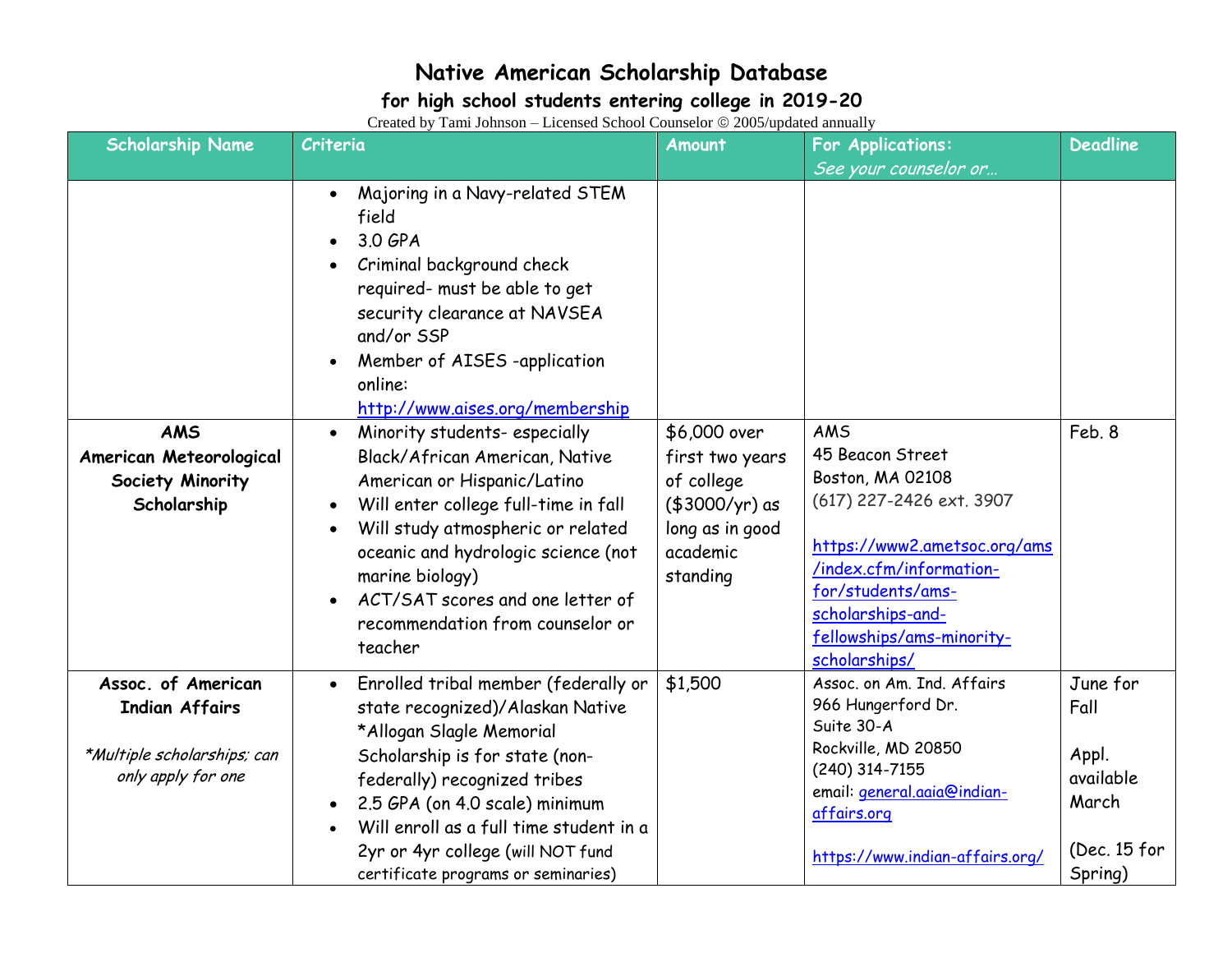### **for high school students entering college in 2019-20**

| <b>Scholarship Name</b>                                                                                                                                    | $\text{Fermon}$ $\sigma$ and $\sigma$ and $\sigma$ are $\sigma$ and $\sigma$ and $\sigma$ and $\sigma$ and $\sigma$ and $\sigma$ and $\sigma$<br>Criteria                                                                                              | Amount                | <b>For Applications:</b>                                  | <b>Deadline</b>        |
|------------------------------------------------------------------------------------------------------------------------------------------------------------|--------------------------------------------------------------------------------------------------------------------------------------------------------------------------------------------------------------------------------------------------------|-----------------------|-----------------------------------------------------------|------------------------|
| Catching the Dream                                                                                                                                         | $\frac{1}{4}$ or more American Indian and                                                                                                                                                                                                              | \$TBD based on        | See your counselor or<br>Catching the Dream               | April 30               |
|                                                                                                                                                            | enrolled in a fed. recognized, state<br>recognized or terminated tribe                                                                                                                                                                                 | need                  | 8200 Mountain Rd. NE<br>Suite 103                         | for Fall               |
|                                                                                                                                                            | Excellent GPA<br>High ACT or SAT score                                                                                                                                                                                                                 |                       | Albuquerque, NM 87110<br>(505) 262-2351                   | Sept. 15 for<br>Spring |
|                                                                                                                                                            | Leadership and commitment to their                                                                                                                                                                                                                     |                       |                                                           |                        |
|                                                                                                                                                            | Indian community<br>Must enroll as a full time student                                                                                                                                                                                                 |                       | https://www.catchingthedrea<br>m.org/wp-                  | March 15<br>for Summer |
|                                                                                                                                                            | intending to complete a B.A. degree<br>or higher                                                                                                                                                                                                       |                       | content/uploads/2018/11/CT<br>D_Application_Fillable_.pdf |                        |
| Cobell Scholarship                                                                                                                                         | Students required to apply to and<br>document all other sources of<br>financial aid (minimum of 10 other<br>sources) including grants, tribal aid,<br>private scholarship and loans<br>Letters of recommendation<br>Enrolled in a federally recognized | Varies based on       | https://cobellscholar.academi                             | March 31st             |
| -Undergraduate<br>(for students who have                                                                                                                   | tribe<br>One year/non-renewable                                                                                                                                                                                                                        | need and<br>number of | cworks.com/                                               |                        |
| not yet completed a<br>bachelors degree)                                                                                                                   | Students will be a full-time degree<br>seeking student<br>Merit and Need-based<br>$\bullet$                                                                                                                                                            | recipients            |                                                           |                        |
| Cobell Scholarship<br>-Vocational<br>(for students who have not<br>yet completed a degree and<br>will enroll in a vocational<br>credential, certificate or | Enrolled in a federally recognized<br>tribe<br>One year/non-renewable<br>Merit and Need-based                                                                                                                                                          | \$5,000               | https://cobellscholar.academi<br>cworks.com/              | May 31st               |
| license program)                                                                                                                                           |                                                                                                                                                                                                                                                        |                       |                                                           |                        |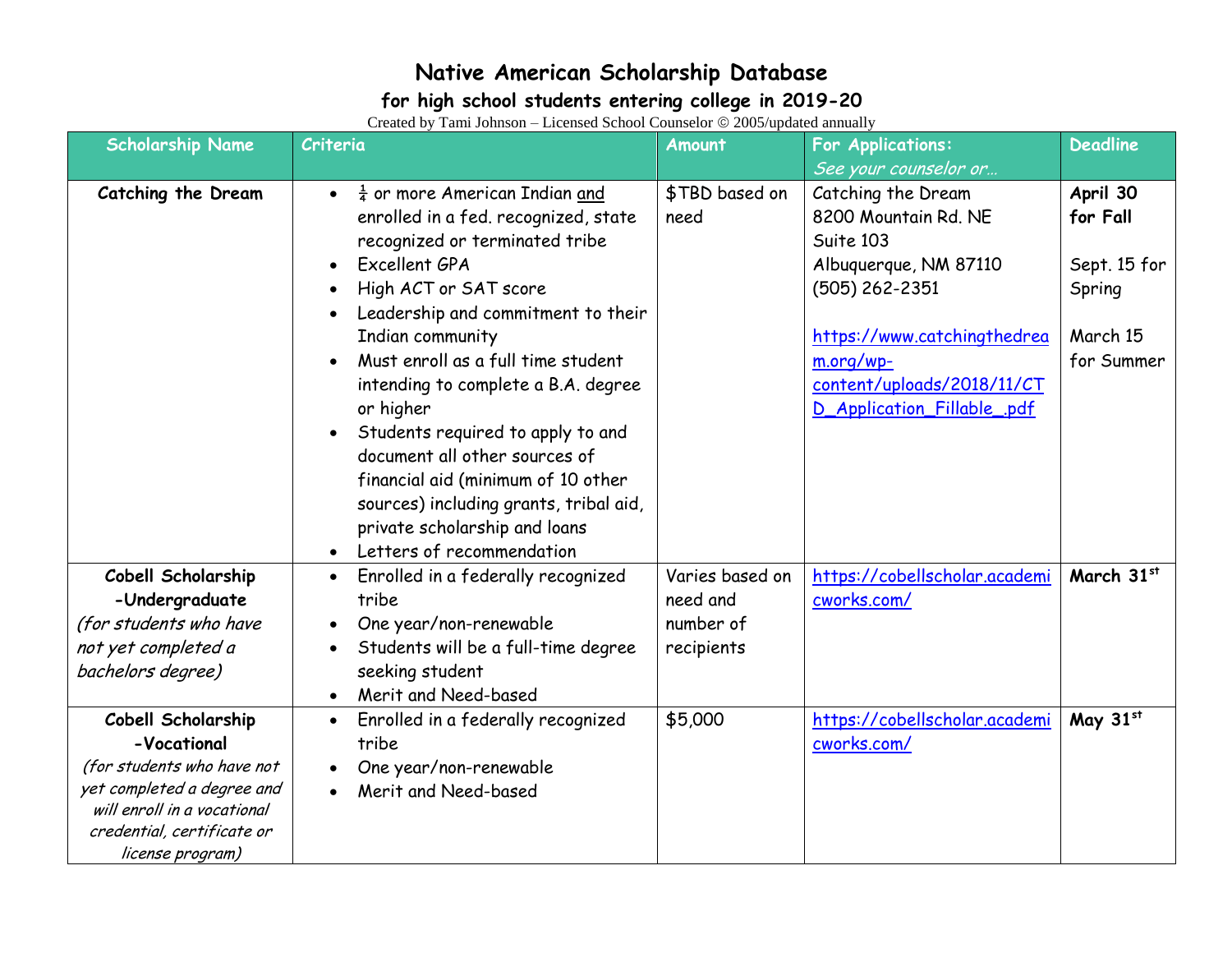### **for high school students entering college in 2019-20**

| <b>Scholarship Name</b>                          | Criteria                                                                      | Amount                    | For Applications:                                         | <b>Deadline</b> |
|--------------------------------------------------|-------------------------------------------------------------------------------|---------------------------|-----------------------------------------------------------|-----------------|
|                                                  |                                                                               |                           | See your counselor or                                     |                 |
| Daughters of the<br><b>American Revolution's</b> | Enrolled in a federally recognized<br>$\bullet$<br>tribe OR a parent enrolled | \$4,000 one<br>time award | National Vice Chairman, DAR<br>American Indians Committee | Feb. 15         |
|                                                  | Entering a 2yr, 4 yr college or                                               |                           | Email:                                                    |                 |
| -DAR American Indian                             | $\bullet$                                                                     |                           | americanindiansschol@nsdar.o                              |                 |
| Scholarship                                      | graduate school (undergraduate<br>students given preference)                  |                           |                                                           |                 |
|                                                  | Financial need<br>$\bullet$                                                   |                           | $rg$                                                      |                 |
|                                                  | GPA of 3.25 or higher                                                         |                           | http://www.dar.org/national-                              |                 |
|                                                  |                                                                               |                           | society/scholarships/america                              |                 |
|                                                  |                                                                               |                           | n-indian                                                  |                 |
|                                                  |                                                                               |                           |                                                           | Feb. 15         |
| Daughters of the                                 | Enrolled in a federally recognized<br>$\bullet$                               | Amount varies/            | National Vice Chairman, DAR                               |                 |
| <b>American Revolution's</b>                     | tribe OR a parent enrolled                                                    | May re-apply              | <b>American Indians Committee</b>                         |                 |
|                                                  | Entering full-time into a 2yr or 4 yr                                         | annually                  | Email:                                                    |                 |
| -Francis Crawford Marvin                         | college                                                                       |                           | FCMarvinAmericanIndianSch                                 |                 |
| American Indian                                  | Financial need                                                                |                           | olarship@nsdar.org                                        |                 |
| Scholarship                                      | GPA of 3.25 or higher                                                         |                           |                                                           |                 |
|                                                  |                                                                               |                           | http://www.dar.org/national-                              |                 |
|                                                  |                                                                               |                           | society/scholarships/america                              |                 |
|                                                  |                                                                               |                           | n-indian                                                  |                 |
| <b>Dream Warriors</b>                            | Native American/Alaska<br>$\bullet$                                           | \$1500 one-time           | https://dreamwarriors.co/dr                               | <b>TBA</b>      |
| Scholarship                                      | Native/Native Hawaiian                                                        |                           | eam-warriors-scholarship/                                 |                 |
|                                                  | Plan to pursue the arts (visual,                                              |                           |                                                           | *current        |
|                                                  | painting, sculpture, printmaking,                                             |                           |                                                           | app not         |
|                                                  | photography, creative writing,                                                |                           |                                                           | online yet,     |
|                                                  | music, performance art, dance,                                                |                           |                                                           | check           |
|                                                  | drama, or other with approval)                                                |                           |                                                           | website for     |
|                                                  | Include an electronic version of                                              |                           |                                                           | 2019-20         |
|                                                  | your portfolio with your other                                                |                           |                                                           | app.            |
|                                                  | application materials                                                         |                           |                                                           |                 |
|                                                  |                                                                               |                           |                                                           |                 |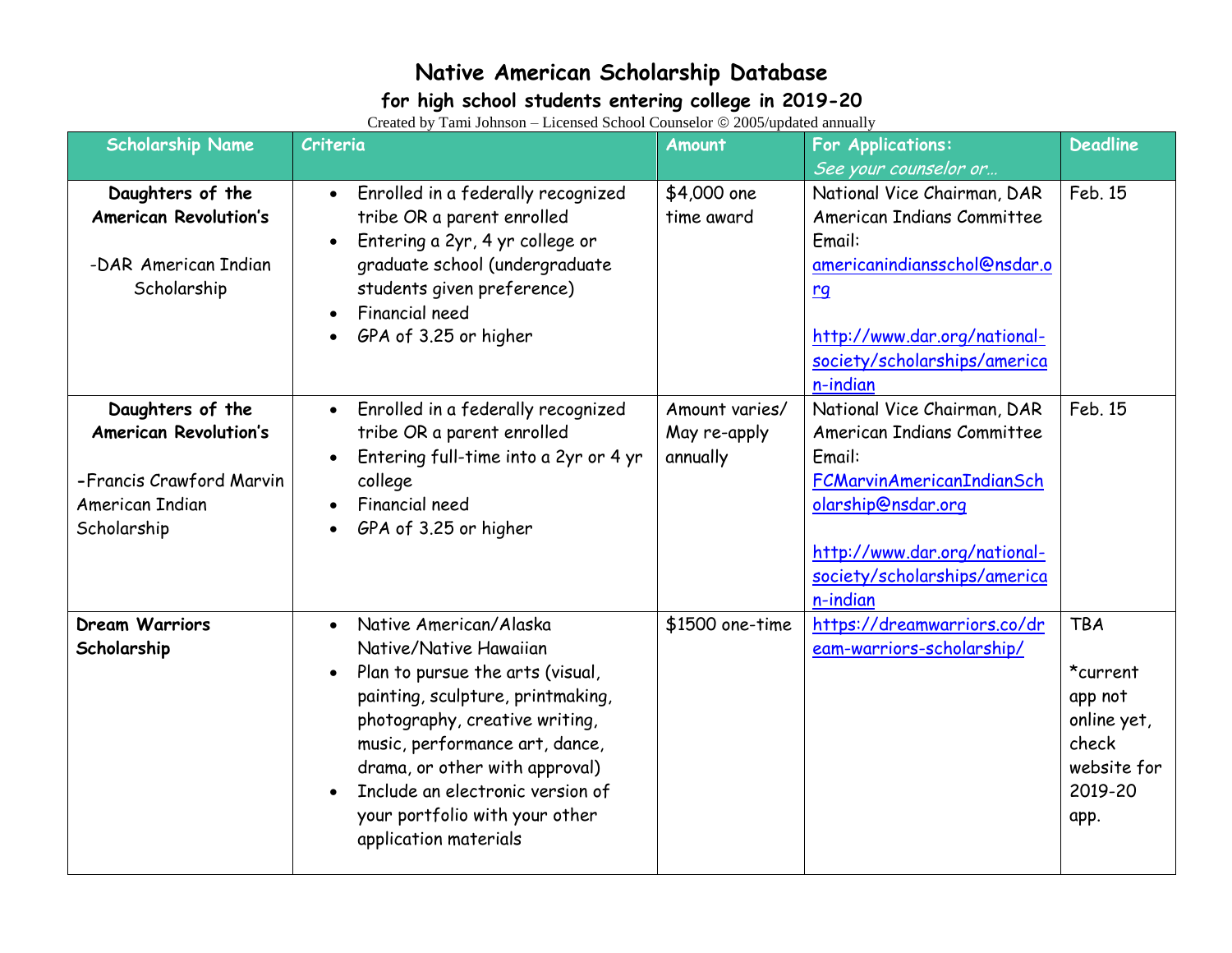### **for high school students entering college in 2019-20**

| <b>Scholarship Name</b>                                                | $C_{\rm 10000}$ $C_{\rm 2000}$ and $C_{\rm 1000}$ $C_{\rm 1000}$ $C_{\rm 0000}$ $C_{\rm 0000}$ appeared annually<br>Criteria                                                                                                                                                                                         | <b>Amount</b>                                                        | <b>For Applications:</b>                                                                                                                                                                                                                                                                                                                        | <b>Deadline</b>                                                                       |
|------------------------------------------------------------------------|----------------------------------------------------------------------------------------------------------------------------------------------------------------------------------------------------------------------------------------------------------------------------------------------------------------------|----------------------------------------------------------------------|-------------------------------------------------------------------------------------------------------------------------------------------------------------------------------------------------------------------------------------------------------------------------------------------------------------------------------------------------|---------------------------------------------------------------------------------------|
|                                                                        |                                                                                                                                                                                                                                                                                                                      |                                                                      | See your counselor or                                                                                                                                                                                                                                                                                                                           |                                                                                       |
| <b>Ethel Curry American</b><br><b>Indian Leadership</b><br>Scholarship | Enrolled in a federally recognized<br>$\bullet$<br>tribe<br>Pursuing an apprenticeship, 2yr, 4yr<br>or graduate degree<br>Attending an accredited MN<br>college/university<br>2.0 GPA (3.0 for graduate degrees)<br>Demonstrate leadership with the<br>American Indian community<br>preference given to MN residents | Varies, but<br>generally<br>\$1,000-\$4,000                          | MN Dept. of Education<br>$(651) 582 - 8558$<br>http://education.state.mn.us/M<br>DE/dse/indian/                                                                                                                                                                                                                                                 | <b>May 31</b><br>Appl.<br>available<br>online<br>March 1                              |
| <b>International Timber</b><br>Council<br>-Truman D. Picard            | Enrolled in a federally recognized<br>$\bullet$<br>tribe or Alaska Native Corporation<br>Intending to pursue a degree in<br>Natural Resources<br>Academic merit<br>Financial need                                                                                                                                    | \$2,000                                                              | <b>Intertribal Timber Council</b><br>1112 N.E. 21st Ave. Suite 4<br>Portland, OR 97232-2114<br>(503) 282-4296<br>Fax: (503) 282-1274<br>Email: itc1@teleport.com<br>www.itcnet.org<br>No appl. form/Must submit<br>via mail or fax:<br>-Letter of Application<br>-Resume<br>-3 letters of reference<br>-Transcripts<br>-Tribal enrollment info. | March 15<br>postmarked<br>or faxed by<br>5:00 PM<br>Pacific<br>Standard<br>Time (PST) |
| Jackie Robinson<br><b>Foundation Scholarship</b>                       | Minority student; U.S. citizen<br>$\bullet$<br>Leadership potential; dedicated to<br>community service                                                                                                                                                                                                               | Up to \$30,000<br>over 4 years<br>plus mentoring,<br>internships and | http://www.jackierobinson.org/<br>$\frac{\text{apply}}{\text{apply}}$                                                                                                                                                                                                                                                                           | Feb. 1<br>Apply online                                                                |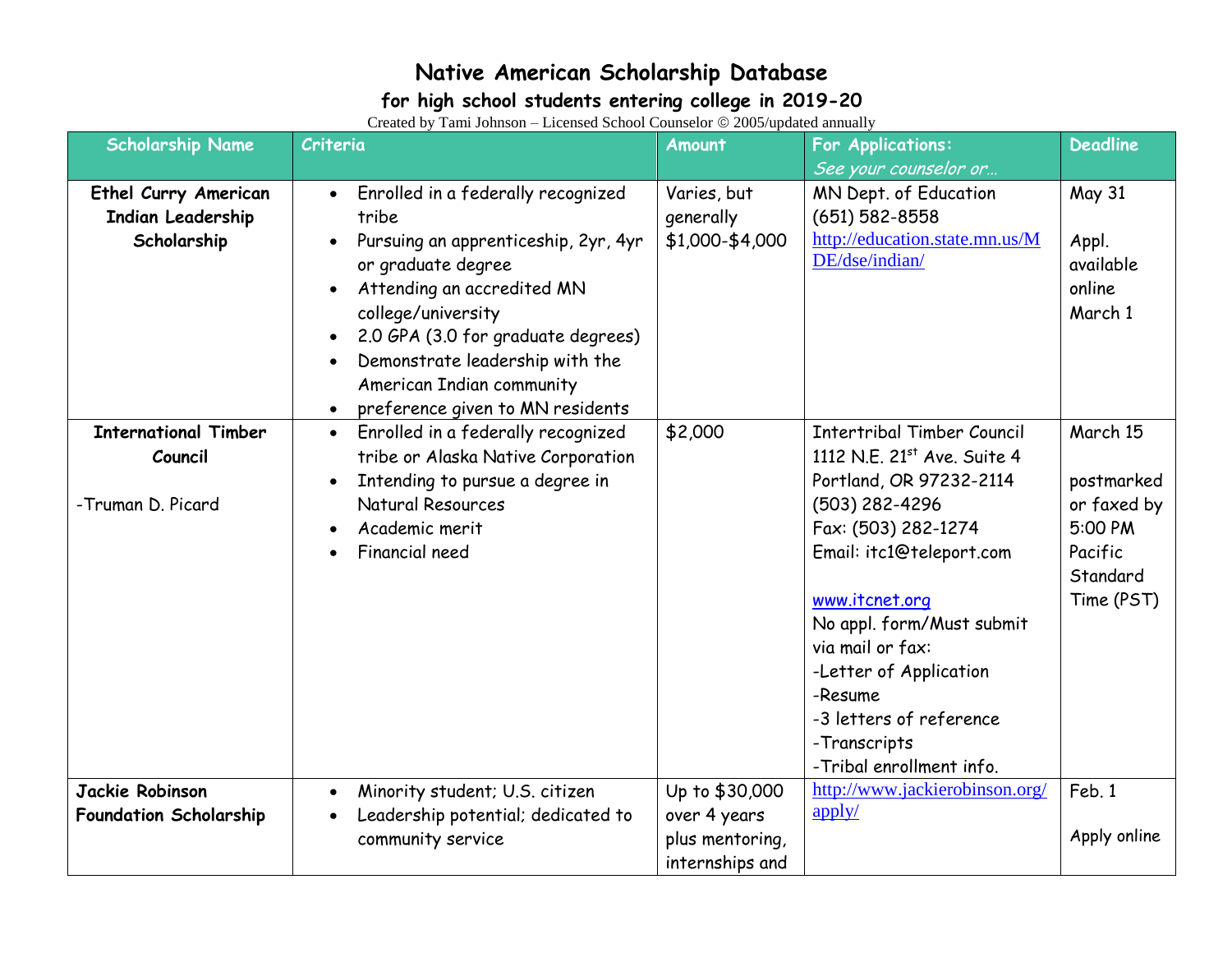### **for high school students entering college in 2019-20**

| <b>Scholarship Name</b>                                                                                                                                                       | $\alpha$ exercise by Tann Tonnson – Electisca Benoof Counscion $\otimes$ 2009/updated annually<br>Criteria                                                                                                                                                                                                                                                 | <b>Amount</b>                                                                              | <b>For Applications:</b>                                                                                                                                                                                                       | <b>Deadline</b>                                                           |
|-------------------------------------------------------------------------------------------------------------------------------------------------------------------------------|------------------------------------------------------------------------------------------------------------------------------------------------------------------------------------------------------------------------------------------------------------------------------------------------------------------------------------------------------------|--------------------------------------------------------------------------------------------|--------------------------------------------------------------------------------------------------------------------------------------------------------------------------------------------------------------------------------|---------------------------------------------------------------------------|
|                                                                                                                                                                               | • ACT of 21 or SAT 1,000 combined<br>math and critical reading<br>Will attend a 4yr college<br>Financial need (not necessarily Pell<br>eligible)<br>Letter of recommendation from<br>teacher, counselor, employer or<br>mentor                                                                                                                             | employment<br>opportunities                                                                | See your counselor or                                                                                                                                                                                                          | In-person<br>interviews in<br>May                                         |
| Minnesota Indian<br><b>Scholarship Program</b>                                                                                                                                | MN. Resident<br>$\bullet$<br>$\frac{1}{4}$ or more American Indian, can be<br>$\bullet$<br>from multiple tribes; must provide<br>letters from each tribe with blood<br>quantum listed (total of all tribes<br>must be at least 1/4)<br>Eligible for either Pell Grant or MN<br>State Grant<br>Accepted to approved MN post<br>secondary school             | Based on need;<br>max of \$4,000<br>undergraduate<br>(\$6,000 for<br>graduate<br>students) | <b>MN Indian Scholarship</b><br>Program<br>MN. Higher Education Office<br>1450 Energy Park Dr.<br>Suite 350<br>St. Paul, MN 55108<br>$(651) 642 - 0567$<br>(800) 657-3866<br>http://www.ohe.state.mn.us/<br>mPg.cfm?pageID=149 | July 1<br>priority<br>deadline<br>Application<br>available<br>online Feb. |
| National Society of<br><b>Professional Engineers</b><br><b>Educational Foundation</b><br>*Maureen and Howard<br>Blitman Scholarship<br>to promote diversity in<br>engineering | Enrolled tribal member OR<br>$\bullet$<br>descendant (or Hispanic or African<br>American)<br>Accepted into an ABET (accredited<br>board of engineering and technology)<br>program at a 4yr college<br>GPA, ACT scores, community<br>involvement, awards and letters of<br>recommendation will be considered in<br>selection<br>Two teacher recommendations | \$5000<br>( \$2500/sem.)<br>one-time award                                                 | Maureen L. & Howard N.<br>Blitman, P.E., Scholarship<br>1420 King St.<br>Alexandria, VA 22314<br>http://www.nspe.org/resourc<br>es/students/scholarships                                                                       | March 1                                                                   |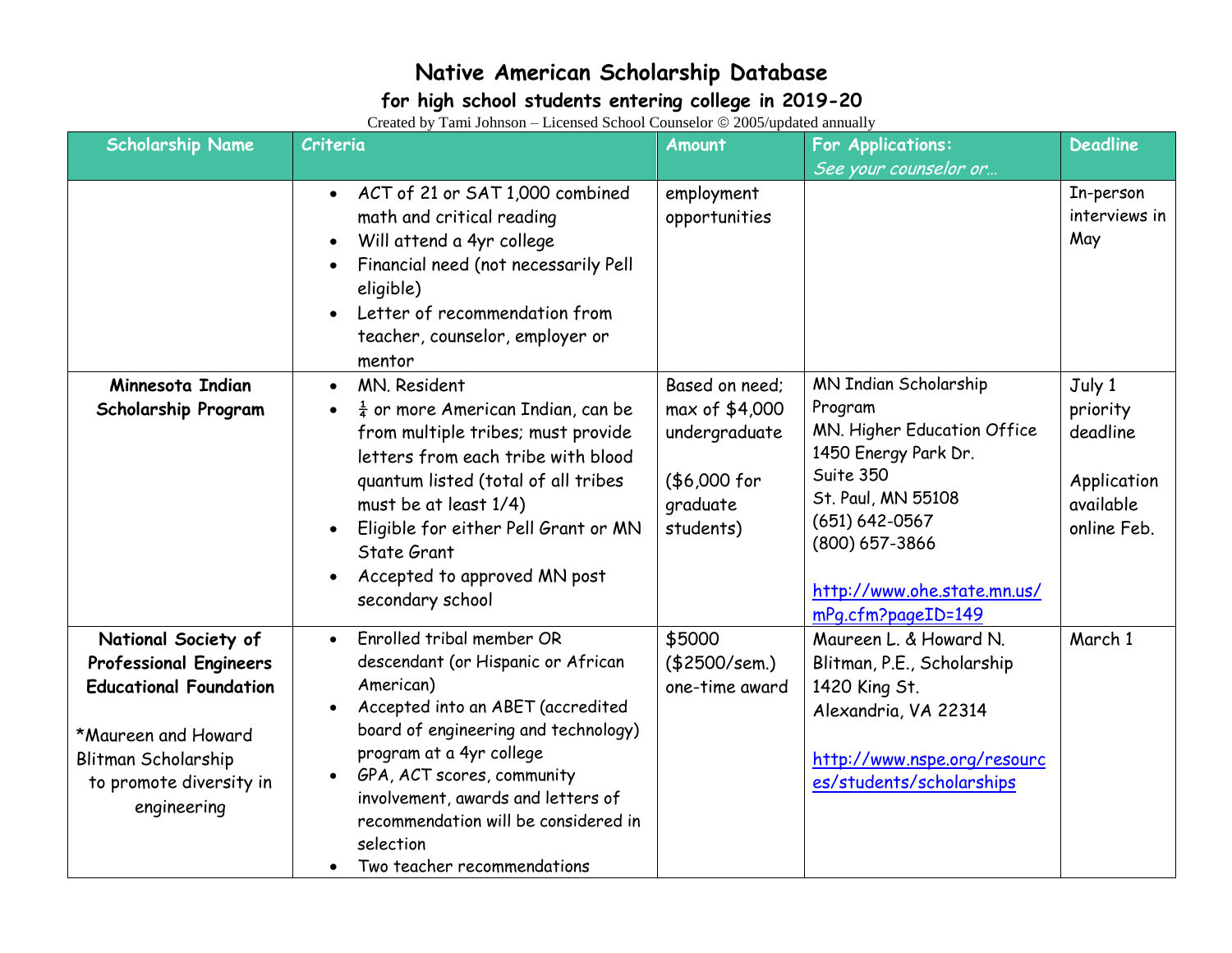### **for high school students entering college in 2019-20**

| <b>Scholarship Name</b>                                                                                                             | $\alpha$ extends by Turn component extended behoor counselor $\alpha$ 2005, appeared annually<br>Criteria                                                                                                                                                                       | <b>Amount</b>                               | For Applications:                                                                                                                                                                                   | <b>Deadline</b>                         |
|-------------------------------------------------------------------------------------------------------------------------------------|---------------------------------------------------------------------------------------------------------------------------------------------------------------------------------------------------------------------------------------------------------------------------------|---------------------------------------------|-----------------------------------------------------------------------------------------------------------------------------------------------------------------------------------------------------|-----------------------------------------|
|                                                                                                                                     |                                                                                                                                                                                                                                                                                 |                                             | See your counselor or                                                                                                                                                                               |                                         |
| <b>Native Vision</b>                                                                                                                | Enrolled in federally recognized<br>$\bullet$<br>tribe<br>3.0 GPA<br>Involved in extra-curriculars and/or<br>athletics<br>Sustained involvement in community<br>with a concern for American Indian<br><i>issues</i>                                                             | \$5,000                                     | Attn: Marlena Hammen<br>Native Vision Scholarship<br>Johns Hopkins Center for<br>American Indian Health<br>415 N. Washington Street<br>$4th$ Floor<br>Baltimore, Maryland 21231<br>$(443)$ 287-5167 | May TBA<br>Application<br>avail in Feb. |
|                                                                                                                                     | Will attend a 2yr or 4 yr college                                                                                                                                                                                                                                               |                                             | Email: mhammen@jhu.edu<br>http://www.nativevision.org/s<br>cholarship_recipients/scholar<br>ship_recipients.html                                                                                    |                                         |
| Page Education<br><b>Foundation Grant</b>                                                                                           | Student of color (American Indian<br>students can be tribally enrolled or<br>of lineal descent)<br>MN high school graduate and will<br>attend an accredited MN post-<br>secondary institution full-time<br>Must volunteer 50hr/yr tutoring<br>children grades K-8 <sup>th</sup> | \$1,000-\$2,500<br>must reapply<br>annually | Page Education Foundation<br>PO Box 581254<br>Mpls., MN 55458<br>$(612)$ 332-0406<br>https://www.page-<br>ed.org/scholar-applicants/                                                                | May 1                                   |
| Society for American<br>Archaeology<br>-Arthur C. Parker<br>Scholarship or NSF<br>Scholarship for<br><b>Archaeological Training</b> | Proof of enrollment OR lineage in a<br>$\bullet$<br>US or Canadian tribe, Native<br>Hawaiian or Indigenous Pacific<br><b>Islander</b><br>Major in archaeological field                                                                                                          | Up to \$6,000<br>based on need              | Society for American<br>Archaeology<br>111 14th St. NW Suite 800<br>Washington, DC 20005-5622<br>(202) 789-8200<br>http://www.saa.org/Aboutthe<br>Society/Awards/SAANative                          | Dec. 17                                 |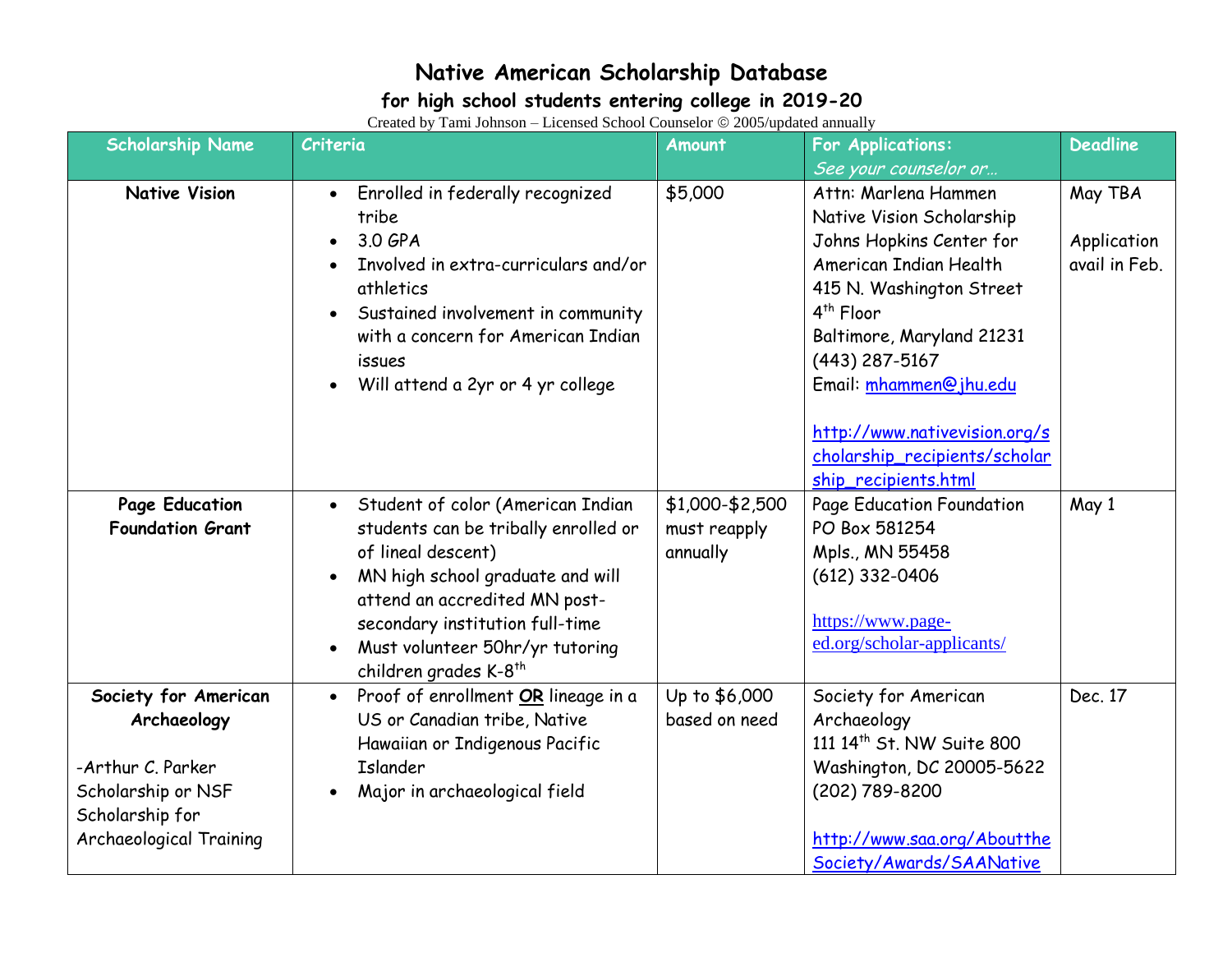### **for high school students entering college in 2019-20**

| <b>Scholarship Name</b>    | Criteria                           | Amount        | For Applications:            | <b>Deadline</b> |
|----------------------------|------------------------------------|---------------|------------------------------|-----------------|
|                            |                                    |               | See your counselor or        |                 |
|                            |                                    |               | AmericanScholarships/tabid/  |                 |
|                            |                                    |               | 163/Default.aspx             |                 |
| <b>Tiwahe Foundation</b>   | Enrolled in a federally recognized | \$500-\$2,500 | Tiwahe Foundation            | 3 times a       |
| American Indian Family     | tribe OR proof of lineage          |               | 2801 21st Ave. S.            | year:           |
| <b>Empowerment Program</b> | 18 years or older                  |               | Suite 132F                   |                 |
| Grant                      | Resident of 7 county-metro area:   |               | Minneapolis, MN 55407        | Jan. 6          |
|                            | Anoka, Carver, Dakota, Hennepin,   |               | $(612)$ 722-0999             | May 6           |
|                            | Scott, Ramsey and Washington       |               |                              | Sept. 6         |
|                            | counties                           |               | http://tiwahefoundation.org/ |                 |
|                            |                                    |               | aifep-fund/                  |                 |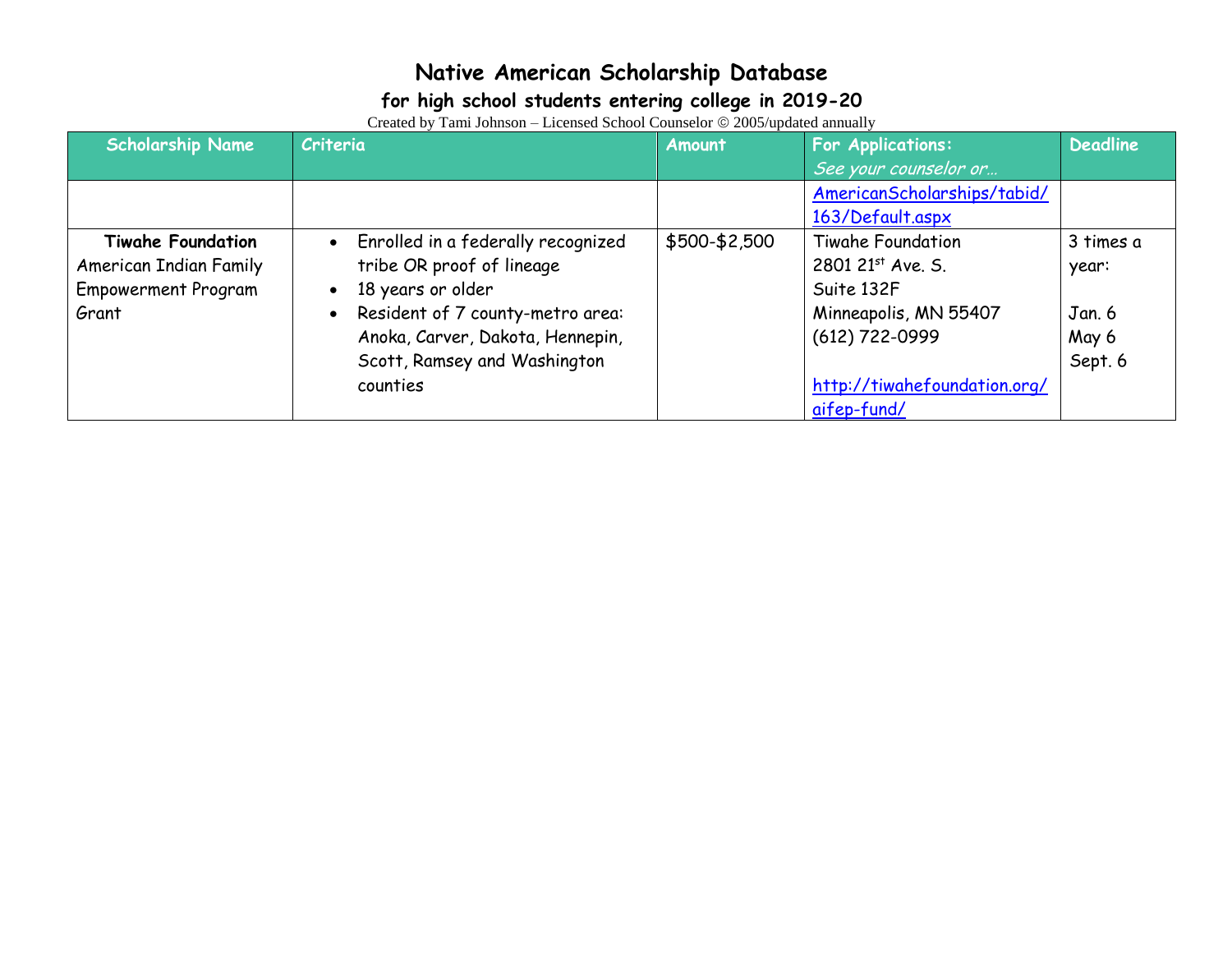#### **for high school students entering college in 2019-20**

| <b>Tribe Specific</b><br><b>Scholarship Name</b> | Criteria                                                                                                                    | Amount                                                                                                        | <b>For Applications:</b><br>See your counselor or                                                                                                                           | <b>Deadline</b>                              |
|--------------------------------------------------|-----------------------------------------------------------------------------------------------------------------------------|---------------------------------------------------------------------------------------------------------------|-----------------------------------------------------------------------------------------------------------------------------------------------------------------------------|----------------------------------------------|
| <b>MN</b><br>Bois Forte Scholarship              | Enrolled member of the Bois Forte<br>$\bullet$<br>Band of Ojibwe<br>Accepted to MN or out-of-state<br>post secondary school | Based on need;<br>max of \$5000<br>for undergrad.                                                             | Bois Forte Scholarship<br>Program/Nett Lake, MN<br>$(218)$ 757-3124<br>http://www.boisforte.com/div<br>isions/education.htm                                                 | July 1 for<br>Fall                           |
| <b>MN</b><br>Grand Portage<br>Scholarship        | Enrolled member of Grand Portage<br>$\bullet$                                                                               | Based on need                                                                                                 | <b>Grand Portage Reservation</b><br>Grand Portage, MN<br>$(218)$ 475-2812                                                                                                   | Two weeks<br>prior to<br>start of<br>classes |
| <b>MN</b><br>Fond du Lac Scholarship             | Enrolled member of Fond du Lac<br>$\bullet$                                                                                 | Based on need<br>*Additional<br>"rewards" given<br>for grades of<br>$'A$ , $B$ and $C'$ in<br>college classes | Fond du Lac Tribal<br>Center/Fond du Lac, MN<br>(218) 879-4593 ext. 2681<br>$(800)$ 365-1613<br>scholarships@fdlrez.com<br>http://www.fdlrez.com/schola<br>rships/forms.htm | July 1                                       |
| <b>MN</b><br>Leech Lake Scholarship              | Enrolled member of the Leech Lake<br>$\bullet$<br>Band of Ojibwe                                                            | Based on need                                                                                                 | Leech Lake Band of<br>Ojibwe/Cass Lake, MN<br>$(218)$ 335-8253<br>$(866) 638 - 7738$<br>http://www.llojibwe.com/                                                            |                                              |
| <b>MN</b><br>Lower Sioux                         | Enrolled member of Lower Sioux<br>$\bullet$                                                                                 | Up to<br>\$4000/sem.<br>For tuition,<br>fees and books<br>only                                                | Lower Sioux Community<br>Morton, MN<br>$(507) 697 - 6185$<br>http://lowersioux.com/educat<br>ion/                                                                           |                                              |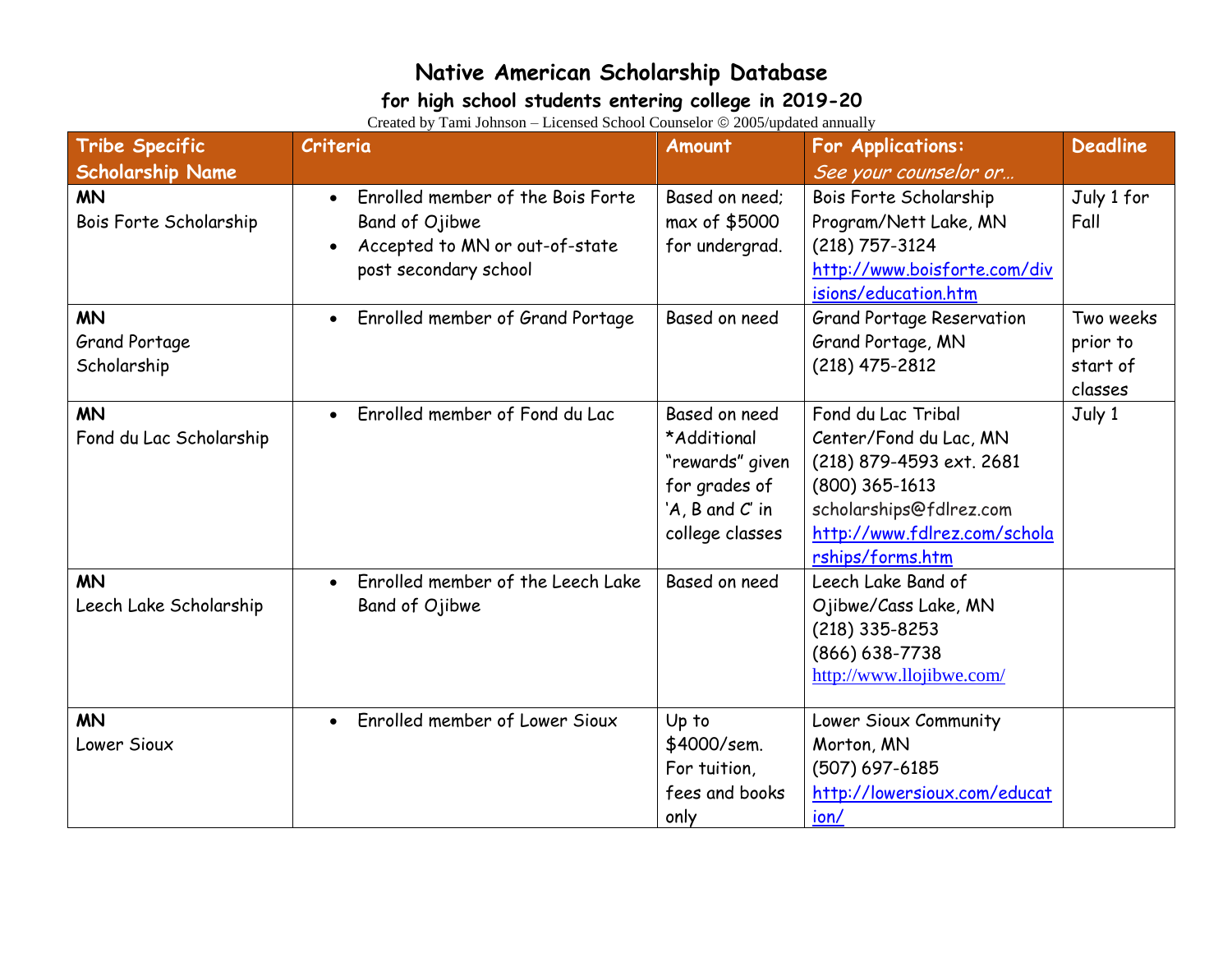#### **for high school students entering college in 2019-20**

| <b>Tribe Specific</b>                      | Criteria                                                                                                                    | <b>Amount</b>                                                                                                          | <b>For Applications:</b>                                                                                                                                                               | <b>Deadline</b>                                                                     |
|--------------------------------------------|-----------------------------------------------------------------------------------------------------------------------------|------------------------------------------------------------------------------------------------------------------------|----------------------------------------------------------------------------------------------------------------------------------------------------------------------------------------|-------------------------------------------------------------------------------------|
| <b>Scholarship Name</b>                    |                                                                                                                             |                                                                                                                        | See your counselor or                                                                                                                                                                  |                                                                                     |
| <b>MN</b><br>Mille Lacs Scholarship        | Enrolled member of the Mille Lacs<br>$\bullet$<br>Band of Ojibwe OR biological or<br>adopted child of an enrolled<br>member | Based on need;<br>up to \$9000/yr<br>For tuition and<br>fees; can<br>receive<br>reimbursement<br>for required<br>books | Mille Lacs Band Higher Ed.<br>Office/Onamia, MN<br>(320) 532-4695<br>https://www.millelacsband.com<br>/services/scholarship-program                                                    | Sept. 15<br>for Fall<br>Jan. 15 for<br>Winter/<br>Spring<br>June 15 for<br>Summer   |
| <b>MN</b><br>Prairie Island                | Enrolled member of Prairie Island<br>$\bullet$<br>tribe                                                                     | Based on need                                                                                                          | Prairie Island Indian<br>Community<br>Welch, MN<br>$(651)$ 385-4132<br>(800) 554-5473                                                                                                  |                                                                                     |
| <b>MN</b><br>Red Lake Scholarship          | Enrolled member of Red Lake Band<br>of Ojibwe                                                                               | Based on need<br>-up to<br>\$1,600/sem.                                                                                | Oshikiimaajitahdah<br><b>PO Box 416</b><br>Redby, MN<br>(218) 679-2477<br>http://www.redlakenation.org/d<br>ocuments/assistance-<br>applications/SCHOLARSHIP<br><b>APPLICATION.pdf</b> | Third<br>Friday in<br>Sept. for<br>Fall<br>Third<br>Friday in<br>Feb. for<br>Spring |
| <b>MN</b><br>Shakopee Mdewakanton<br>Sioux | Enrolled member of Shakopee<br>$\bullet$<br>Mdewakanton Sioux                                                               |                                                                                                                        | Shakopee Sioux Community<br>Prior Lake, MN<br>(952) 445-8900<br>http://www.shakopeedakota.o<br>rq/                                                                                     |                                                                                     |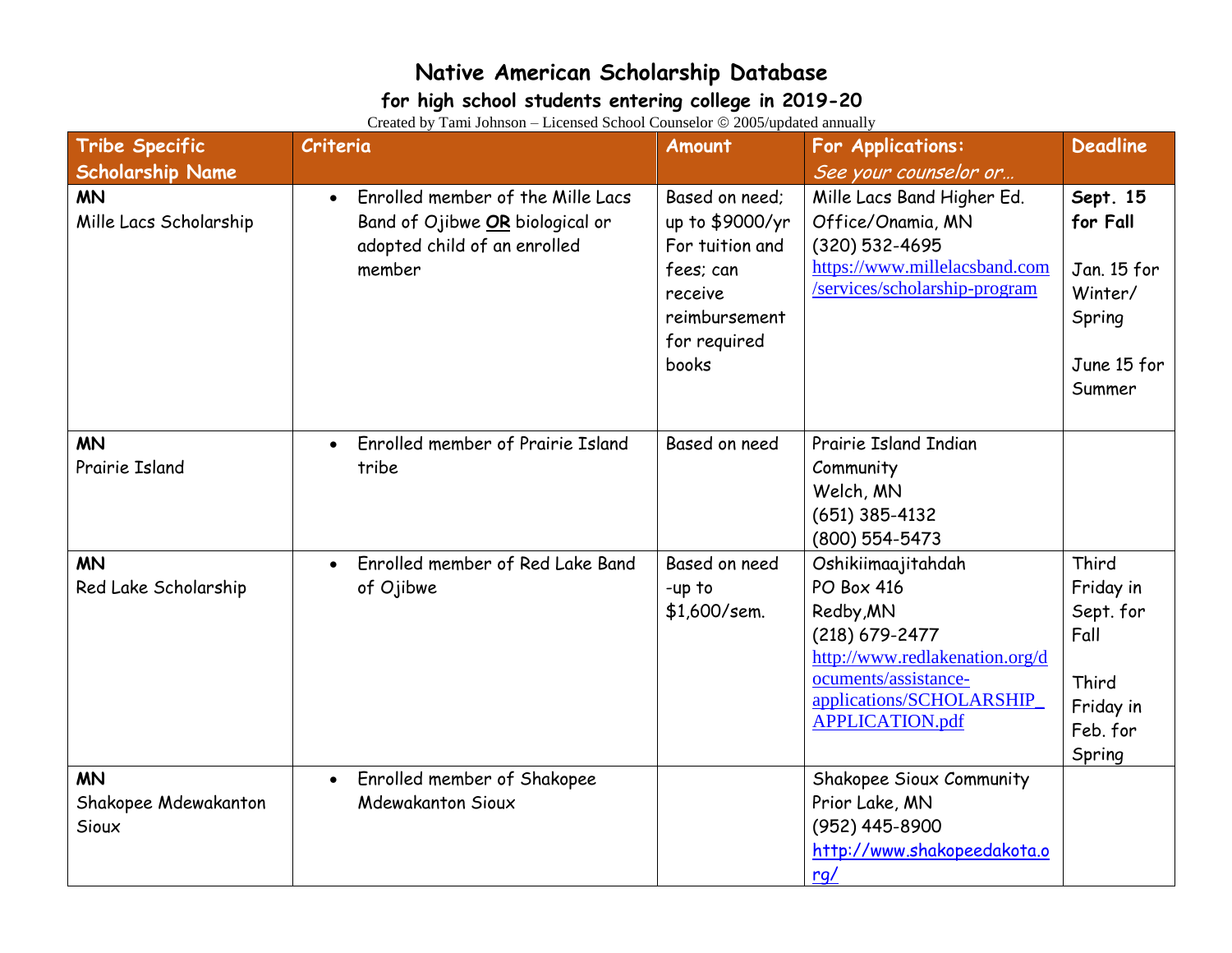### **for high school students entering college in 2019-20**

| <b>Tribe Specific</b>                                                              | Criteria                                                                                                                                                                                              | Amount                                                                                                                                                              | <b>For Applications:</b>                                                                                                                                                         | <b>Deadline</b>           |
|------------------------------------------------------------------------------------|-------------------------------------------------------------------------------------------------------------------------------------------------------------------------------------------------------|---------------------------------------------------------------------------------------------------------------------------------------------------------------------|----------------------------------------------------------------------------------------------------------------------------------------------------------------------------------|---------------------------|
| <b>Scholarship Name</b>                                                            |                                                                                                                                                                                                       |                                                                                                                                                                     | See your counselor or                                                                                                                                                            |                           |
| <b>MN</b><br><b>Upper Sioux</b>                                                    | Enrolled member of Upper Sioux<br>$\bullet$                                                                                                                                                           | Based on need                                                                                                                                                       | <b>Upper Sioux Community</b><br>Granite Falls, MN<br>(320) 564-3853<br>http://www.uppersiouxcommu<br>nity-nsn.gov/                                                               |                           |
| <b>MN</b><br>White Earth                                                           | Enrolled member of White Earth<br>Band of Ojibwe                                                                                                                                                      | Based on need                                                                                                                                                       | White Earth Tribal Council<br>White Earth, MN<br>(218) 983-3285 ext. 5302/4<br>(800) 950-3248<br>http://whiteearth.com/progr<br>ams/index.html@page_id=289<br>&program_id=5.html | <b>May 31</b><br>priority |
| <b>MT</b><br>Crow Tribe<br>-Higher Ed grant<br>-Tribal grant<br>-*AVT/Job training | Enrolled member of the Crow Tribe<br>$\bullet$<br>Planning to attend a 2 yr community<br>(not technical) or 4 yr college<br>Maintain 2.0 GPA at college<br>*AVT scholarship for technical<br>colleges | Based on need-<br>up to<br>\$3,000/yr for<br>Higher Ed.<br>grant (\$3,500<br>w/ dependents)<br>\$700-<br>\$3,000/sem.<br>For Tribal grant<br>\$2000/sem. for<br>AVT | Crow Nation Ed. Dept.<br><b>PO Box 250</b><br>Crow Agency, MT 59022<br>(406) 679-2143<br>http://www.crow-<br>nsn.gov/education.html                                              | March 1                   |
| <b>MT</b>                                                                          | Enrolled member of the Fort Peck                                                                                                                                                                      | Based on need                                                                                                                                                       | Fort Peck Tribes                                                                                                                                                                 | July 15                   |
| Fort Peck Tribes/                                                                  | Tribes                                                                                                                                                                                                |                                                                                                                                                                     | PO Box 1027                                                                                                                                                                      |                           |
| Assiniboine-Sioux                                                                  | Must be Pell eligible                                                                                                                                                                                 |                                                                                                                                                                     | Poplar, MT                                                                                                                                                                       |                           |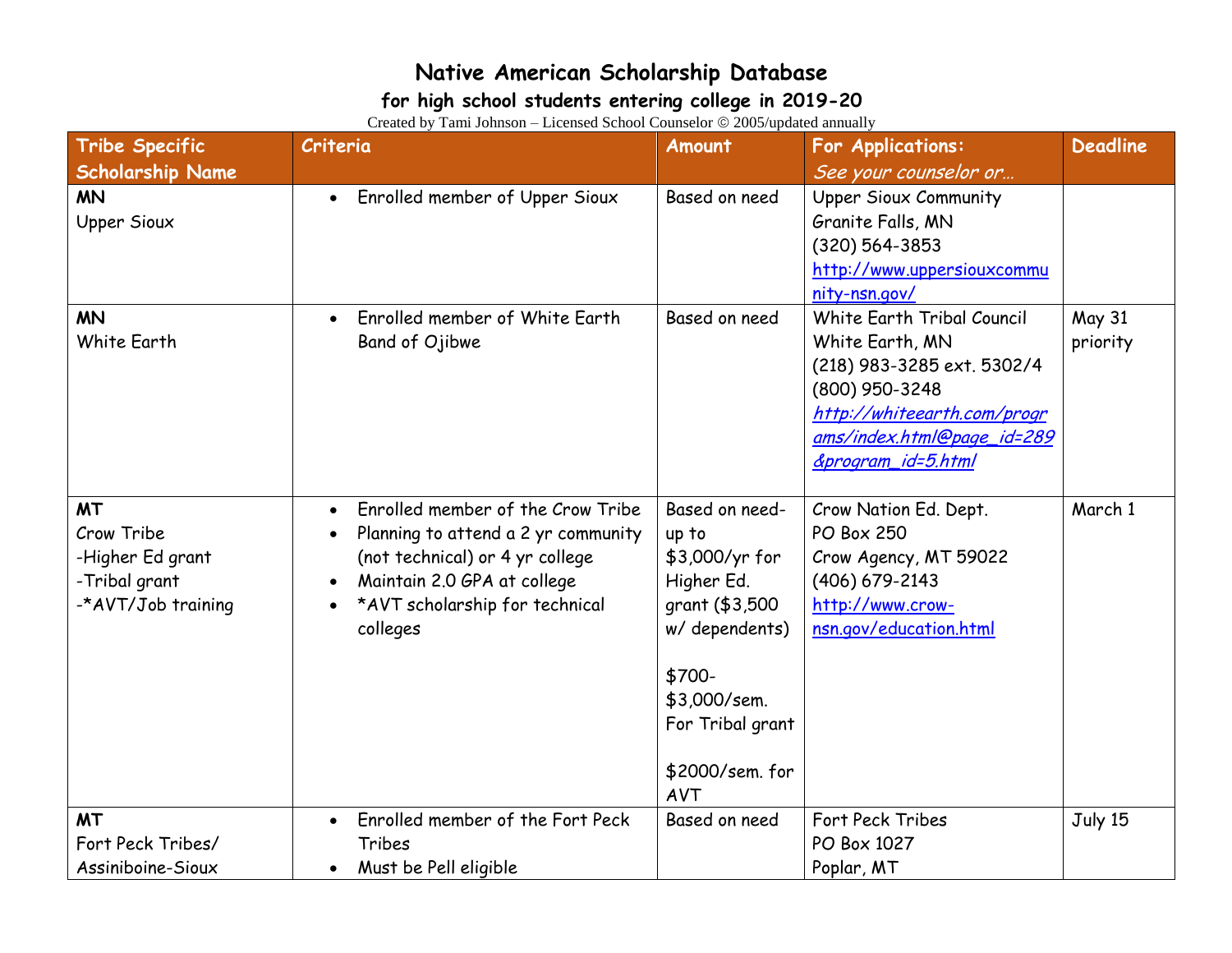#### **for high school students entering college in 2019-20**

| <b>Tribe Specific</b><br><b>Scholarship Name</b>                                                                                                       | Criteria                                                                  | Amount                                 | <b>For Applications:</b><br>See your counselor or                                                                                                                                           | <b>Deadline</b>                                                         |
|--------------------------------------------------------------------------------------------------------------------------------------------------------|---------------------------------------------------------------------------|----------------------------------------|---------------------------------------------------------------------------------------------------------------------------------------------------------------------------------------------|-------------------------------------------------------------------------|
|                                                                                                                                                        |                                                                           | *disbursed in<br>monthly<br>payments   | 59255-1027<br>(406) 768-2394<br>http://www.fortpecktribes.org                                                                                                                               |                                                                         |
| <b>NE</b><br>Omaha Tribe                                                                                                                               | Enrolled member of the Omaha<br>$\bullet$<br>Tribe                        | Based on need                          | Omaha Tribe of Nebraska<br>Higher Education Dept.<br>Macy, NE 68039<br>(402) 837-5357 ext. 302                                                                                              | July 1                                                                  |
| <b>NE</b><br>Ponca Tribe<br>*Senior Incentive also<br>available for graduating HS<br>senior<br>*Attendance Incentive also<br>available for HS students | Enrolled member of the Ponca Tribe                                        | Up to<br>\$4,800/year<br>Based on need | Ponca Tribe of Nebraska<br>1800 Syracuse Ave.<br>Norfolk, NE 68701<br>(402) 371-8834<br>https://www.poncatribe-<br>ne.org/departments/education/fi<br>nancial-aid/                          | Aug. 15<br>for Fall<br>Dec. 15<br>for<br>Spring<br>May 15 for<br>Summer |
| <b>NE</b><br>Winnebago                                                                                                                                 | Enrolled member of the Winnebago<br>$\bullet$<br>Tribe                    | Based on need                          | Winnebago Tribe of Nebraska<br><b>PO Box 687</b><br>Winnebago, NE 68071<br>(402) 878-2631<br>http://www.winnebagotribe.com/<br>index.php/services/education-<br>department/higher-education | April 15<br>for Fall<br>Oct. 15<br>for Spring                           |
| <b>NE</b><br>Santee Sioux (Dakota)                                                                                                                     | Enrolled member of the Nebraska<br>$\bullet$<br>Santee Sioux Dakota Tribe | Based on need                          | Santee Sioux Tribe<br>425 Franzier Ave. N. Suite 2<br>Niobrara, NE 68760<br>(402) 857-2302                                                                                                  | Contact<br>tribe                                                        |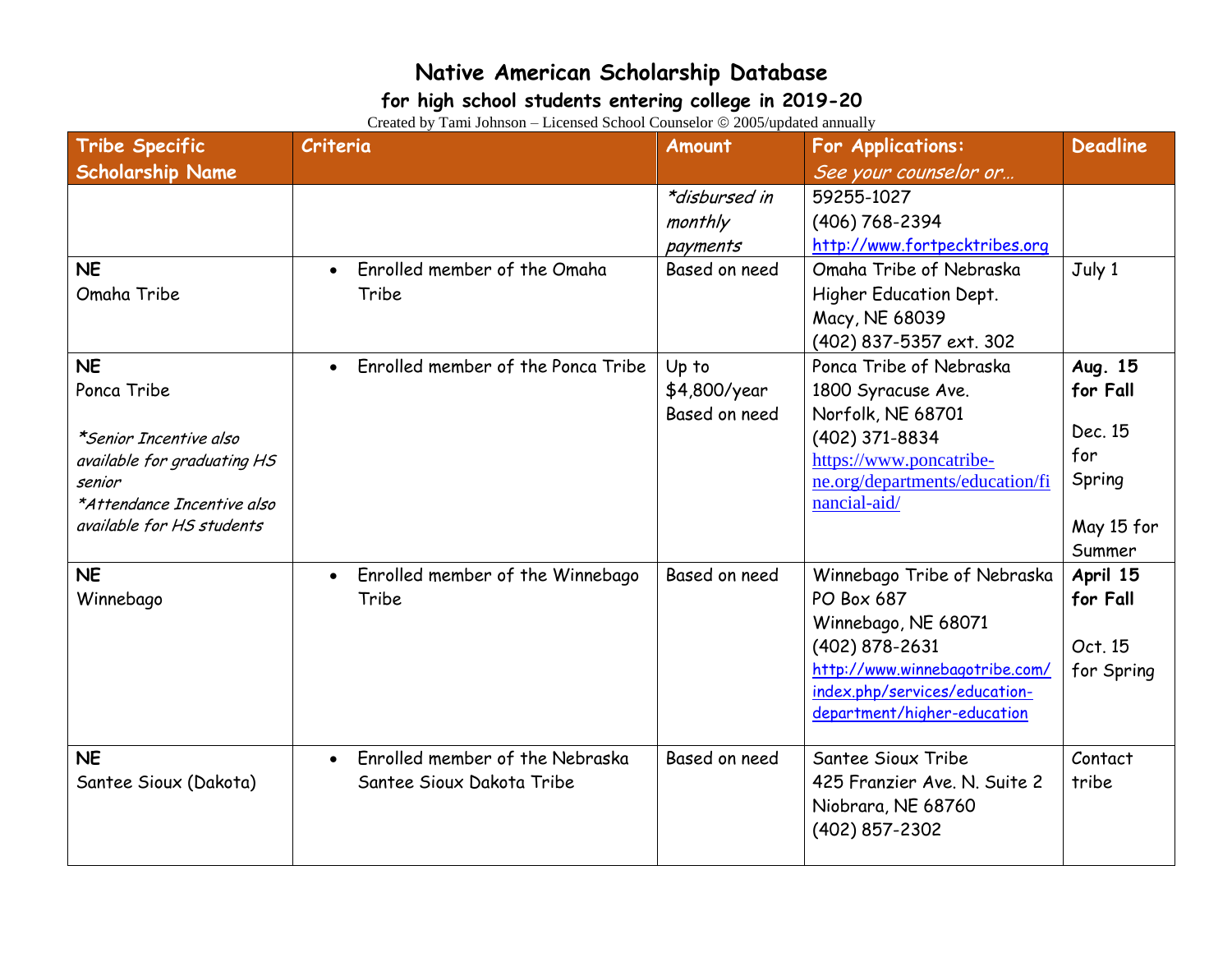### **for high school students entering college in 2019-20**

| <b>Tribe Specific</b>                                                                         | $r$ and $r$ of those belove belove $r$ of $r$ and $r$ $\sim$ $\frac{1}{20000}$ applies and $r$<br>Criteria                            | Amount                                                                                                                       | <b>For Applications:</b>                                                                                                                                                                                                              | <b>Deadline</b>                                       |
|-----------------------------------------------------------------------------------------------|---------------------------------------------------------------------------------------------------------------------------------------|------------------------------------------------------------------------------------------------------------------------------|---------------------------------------------------------------------------------------------------------------------------------------------------------------------------------------------------------------------------------------|-------------------------------------------------------|
| <b>Scholarship Name</b><br><b>ND</b><br><b>Three Affiliated Tribes</b><br>-Hidatsa<br>-Mandan | Enrolled member of Three<br>$\bullet$<br><b>Affiliated Tribes</b>                                                                     | Based on need                                                                                                                | See your counselor or<br>Three Affiliated Tribes<br>New Town, ND<br>(701) 627-4112<br>http://www.mhanation.com/                                                                                                                       | March 15<br>for Fall<br>Oct. 15 for                   |
| -Arikara<br><b>ND</b><br>Spirit Lake                                                          | Enrolled member of Spirit Lake<br>Accepted into a degree seeking<br>program (Assoc./Bachelors)                                        | Based on<br>available<br>funding<br>(continuing<br>college students<br>can also apply for<br>assistance/incent<br>ive money) | Spirit Lake Education Office<br><b>PO Box 359</b><br>Fort Totten, ND 58335<br>(701) 766-0972<br>http://www.spiritlakenation.c<br>om/programs/departments/e<br>ducation/                                                               | Spring<br>Nov. 1 for<br>Fall<br>March 1 for<br>Spring |
| ND/SD<br><b>Standing Rock Sioux</b>                                                           | Enrolled member of Standing Rock<br>$\bullet$<br>Lakota Tribe                                                                         | Based on need<br>up to<br>\$3500/sem.                                                                                        | <b>Standing Rock Sioux Tribe</b><br><b>Higher Education Program</b><br>PO Box D<br>Fort Yates, ND<br>(701) 854-8545<br>https://www.standingrock.org/c<br>ontent/standing-rock-tribal-<br>department-education-<br>scholarship-program | April 30<br>priority<br>deadline                      |
| <b>ND</b><br>Turtle Mountain                                                                  | Enrolled member of Turtle Mountain<br>$\bullet$<br>Chippewa<br>*Might not fund out of ND colleges,<br>depends on funding year to year | Based on need                                                                                                                | Turtle Mountain Band of<br>Chippewa<br><b>PO Box 900</b><br>Tribal Scholarship Program<br>Belcourt, ND 58316<br>(701) 477-8102<br>https://tmchippewa.com/                                                                             | Sept. 1<br>-call for<br>current<br>application        |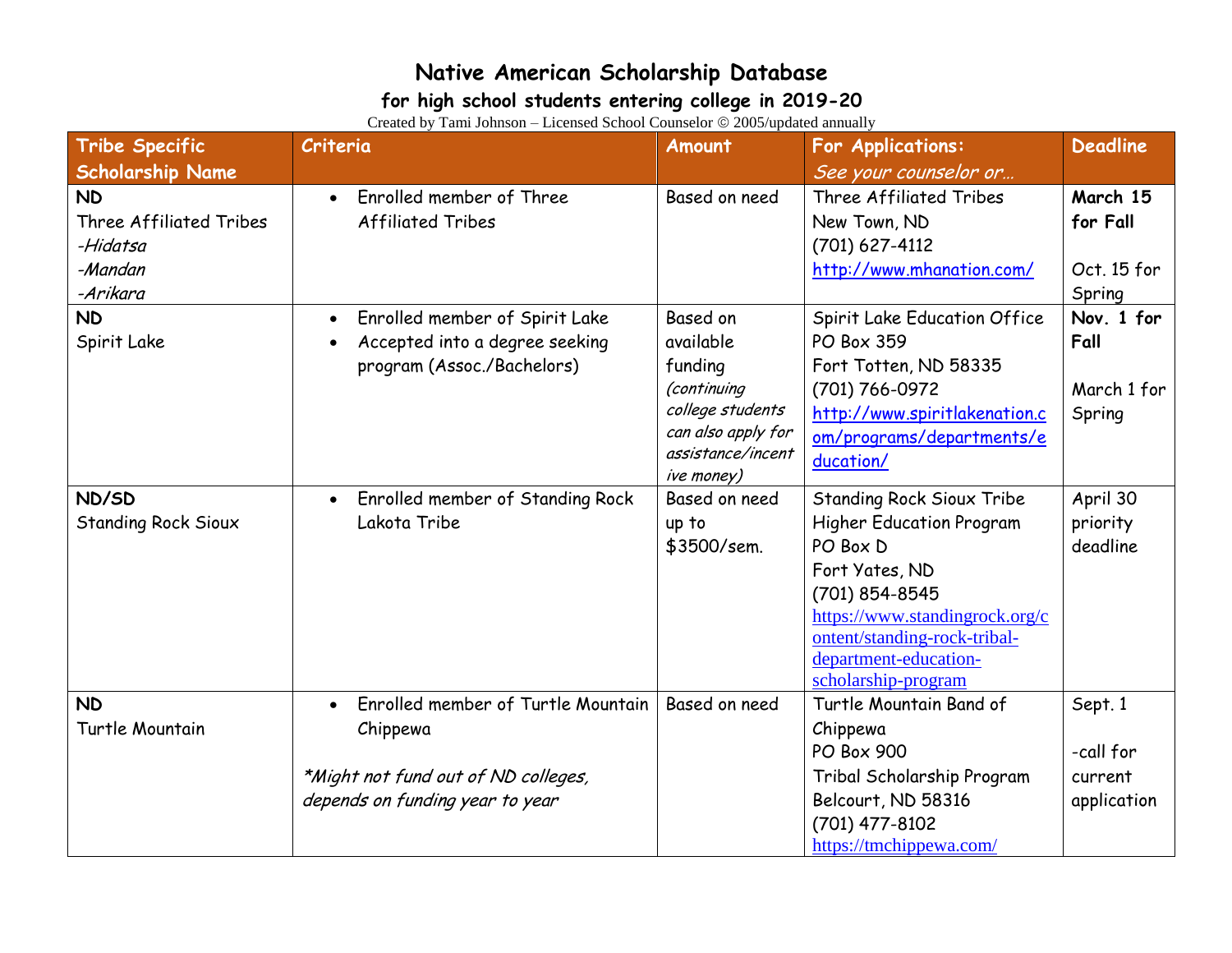#### **for high school students entering college in 2019-20**

| <b>Tribe Specific</b>                     | Criteria                                                                                                                                                                                                                                                                                                                                      | Amount                                                                                                                               | <b>For Applications:</b>                                                                                                                                                                                        | <b>Deadline</b>                                                        |
|-------------------------------------------|-----------------------------------------------------------------------------------------------------------------------------------------------------------------------------------------------------------------------------------------------------------------------------------------------------------------------------------------------|--------------------------------------------------------------------------------------------------------------------------------------|-----------------------------------------------------------------------------------------------------------------------------------------------------------------------------------------------------------------|------------------------------------------------------------------------|
| <b>Scholarship Name</b>                   |                                                                                                                                                                                                                                                                                                                                               |                                                                                                                                      | See your counselor or                                                                                                                                                                                           |                                                                        |
| <b>OK</b><br>Cherokee                     | Enrolled member of the Cherokee<br>$\bullet$<br>Tribe of Oklahoma<br>Will enroll in a 4 yr college or 2 yr<br>community college (not technical<br>college)<br>Volunteer hours require if receiving<br>scholarship<br>*Students can receive funding for<br>colleges outside of Oklahoma only if<br>they are eligible for federal Pell<br>Grant | Up to \$2000                                                                                                                         | Cherokee Tribe of Oklahoma<br><b>PO Box 948</b><br>Tahleguah, OK<br>(918) 453-5465<br>http://www.cherokee.org/Ser<br>vices/Education/CollegeResou<br>rces.aspx                                                  | Appl.<br>available<br>March 1                                          |
| <b>OK</b><br>Citizen Potawatomi<br>Nation | Enrolled member of the Citizen<br>$\bullet$<br>Potawatomi Nation                                                                                                                                                                                                                                                                              | Up to \$2,000<br>full time and<br>\$750 part time<br>tuition only<br>based on need                                                   | Citizen Potawatomi Nation<br>Attn: Tribal Rolls Schol. Progr<br>1601 S. Gordon Cooper Drive<br>Shawnee, OK 74801<br>(405) 275-3121<br>https://www.potawatomi.org/<br>services/education#scholarsh<br><u>ips</u> | Sept. 15<br>for Fall<br>Feb. 15 for<br>Spring<br>June 15 for<br>summer |
| <b>OK</b><br><b>Choctaw Nation</b>        | Enrolled member of the Choctaw<br>$\bullet$<br>Nation                                                                                                                                                                                                                                                                                         | \$500/semester<br>for Freshmen<br>(increases for<br>upperclassmen)<br>*Amount<br>increases with<br>college GPA's of<br>2.5 and above | Dept. of High Education<br>P.O. Box 1210<br>Durant, OK 74702<br>(800) 522-6170<br>Apply online:<br>https://www.choctawnation.co<br>m/tribal-<br>services/education/post-<br>secondary                           | Oct. 1 for<br>Fall<br>March 1 for<br>Spring                            |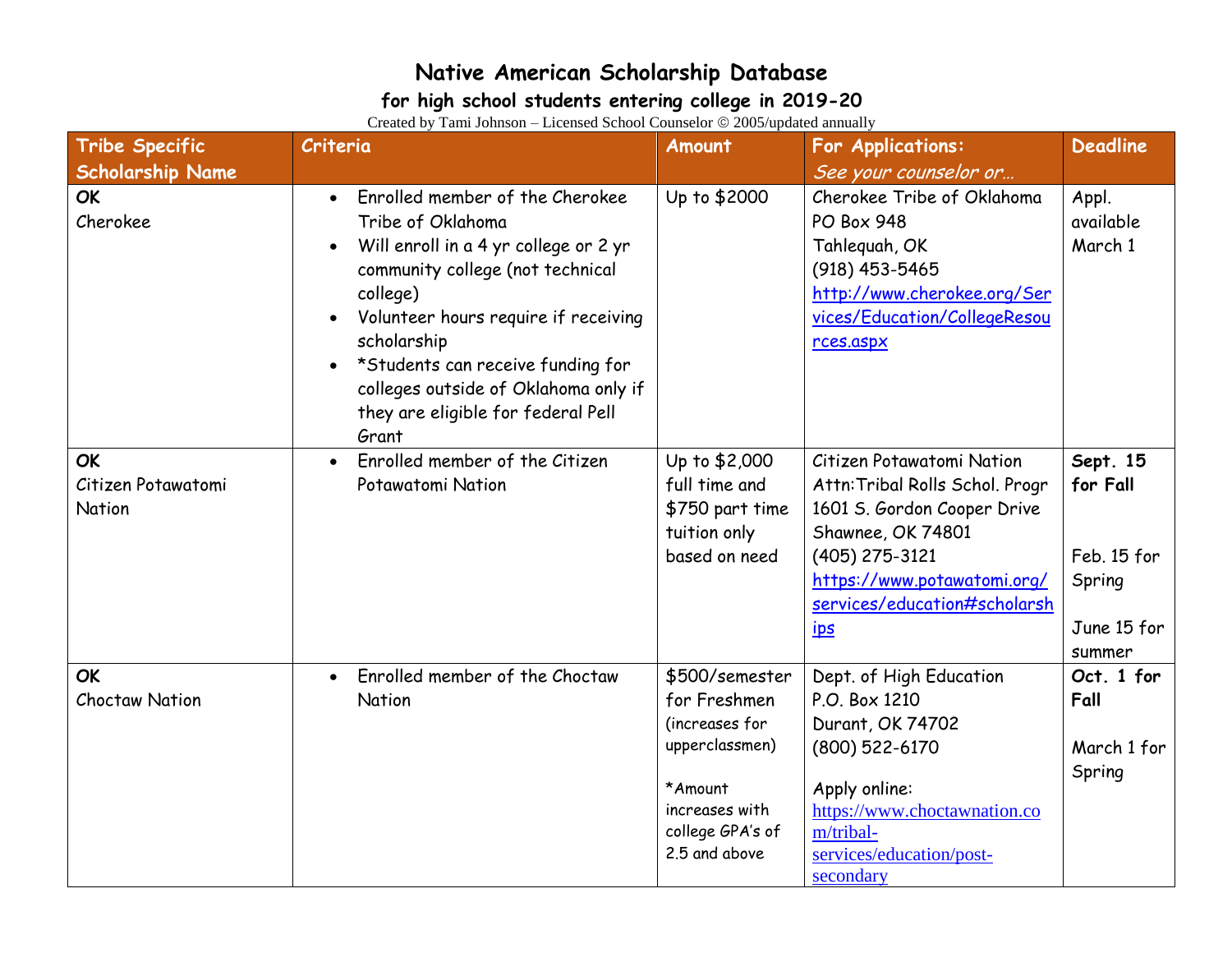#### **for high school students entering college in 2019-20**

| <b>Tribe Specific</b>                           | $\alpha$ calculation and $\alpha$ is the control of $\alpha$ completed $\alpha$ and $\alpha$ and $\alpha$ and $\alpha$<br>Criteria | Amount                                                                        | For Applications:                                                                                                                                                                                               | <b>Deadline</b>                                                        |
|-------------------------------------------------|------------------------------------------------------------------------------------------------------------------------------------|-------------------------------------------------------------------------------|-----------------------------------------------------------------------------------------------------------------------------------------------------------------------------------------------------------------|------------------------------------------------------------------------|
| <b>Scholarship Name</b>                         |                                                                                                                                    |                                                                               | See your counselor or                                                                                                                                                                                           |                                                                        |
| <b>SD</b><br>Cheyenne River Sioux               | Enrolled member of the Cheyenne<br>$\bullet$<br><b>River Sioux Tribe</b>                                                           | Based on need                                                                 | P.O. Box 590<br>Eagle Butte, SD 57625<br>$(605)$ 964-7880<br>Apply online:<br>http://crsteducationservices.co<br>m/                                                                                             | June 15<br>for Fall<br>Nov. 15 for<br>Spring<br>April 15 for<br>Summer |
| <b>SD</b><br>Flandreau Santee Sioux<br>(Dakota) | Enrolled member of the Santee<br>Sioux Tribe at Flandreau                                                                          | Based on need<br>Up to \$1000<br>for freshmen<br>(more for upper<br>classmen) | <b>PO Box 283</b><br>Flandreau, SD 57028<br>$(605)$ 997-2859                                                                                                                                                    | 1 month<br>before the<br>sem. that<br>funds are<br>needed              |
| <b>SD</b><br>Sisseton-Wahpeton<br>(Dakota)      | Enrolled member of Sisseton-<br>$\bullet$<br>Wahpeton Dakota Tribe<br>College must by North Central<br>Association accredited      | \$56/credit<br>earned per<br>term<br>undergraduate                            | Sisseton/Wahpeton Sioux<br>Tribe<br>Higher Ed. Grant Program<br>PO Box 509<br>Agency Village, SD 57262<br>(605) 742-0150<br>http://www.swo-<br>nsn.gov/?page_id=613                                             | June 30                                                                |
| <b>SD</b><br>Pine Ridge (Lakota)                | Enrolled member of the Pine Ridge<br>Lakota Tribe                                                                                  | Based on need                                                                 | Oglala Sioux Tribe<br><b>Higher Education Grant</b><br>Program<br>PO Box 562<br>Pine Ridge, SD<br>$(605) 867 - 5338$<br>http://warehouse.olc.edu/local<br>_links/financial_aid/docs/ost_<br>application_pkt.pdf | June 15 for<br>Fall<br>Nov. 15 for<br>Spring<br>April 1 for<br>Summer  |